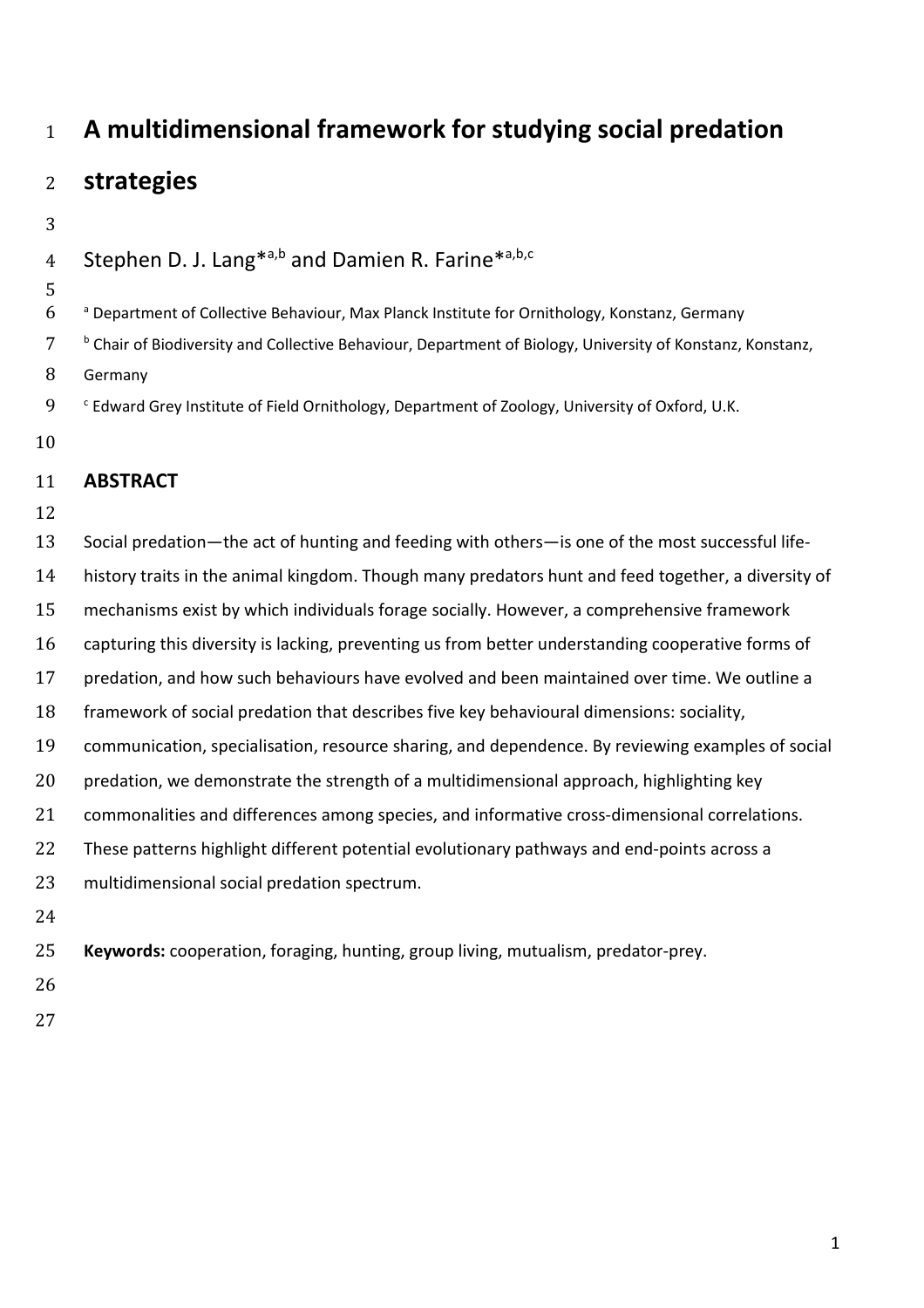#### **1. UNDERSTANDING SOCIAL PREDATION**

 **Social predation** allows groups of **predators** to find, target and kill larger or more numerous prey with greater efficiency than any individual can manage alone. **Social foraging** (searching for food) and **social** or **group hunting** (pursuing and capturing prey) provide many fitness benefits to individual predators; from enhanced prey detection [1] to the acquisition of additional resources [2- 4], and is thought to be a key promoter of the evolution of group living [5, 6]. For example, larger prides of lions (*Panthera leo*) are able to kill larger prey than smaller prides [7, 8]. Social predation is likely to have caused major shifts in the co-evolutionary arms race between predators and their prey [9]. Yet, while social predation has been repeatedly proposed as a classic case of cooperation, the mechanisms underpinning the process of social predation could be relatively simple, without the need for cooperation and instead arising via mutualisms and direct fitness benefits [10]. 

 Despite extensive research on social predation, very little is known about how many times and in how many different forms it has evolved across taxa. Objective research has been restricted by the absence of a framework that quantifies the different forms of social predation. For example, groups containing individuals from more than one species can exhibit social predation behaviours that fit existing descriptions of **cooperation** [11-13] (see **Box 1: Interspecific cases of social predation**), thus highlighting limitations in the current approaches to describing and studying social predation. A robust framework is required to allow the similarities and differences among different groups of social predators to be more clearly evaluated. Such an evaluation would provide clearer insight into 49 the evolutionary pathways that have led to the widespread strategies used by social predators throughout the animal kingdom.

 We propose a novel framework to classify social predation among species according to five key dimensions of behaviour. Though the term 'social predation' has been previously used to "[cover the] complexities of finding prey and avoiding predation in groups" (and so including foraging behaviour of social herbivores) [14], here we limit it to include the range of different group hunting strategies used by **social predators** (animals that find, capture, and kill mobile prey animals). By extensively reviewing examples of social predation from the literature, and applying the framework to these examples, we demonstrate the strength of a multidimensional perspective. Our approach can identify commonalities in predation strategies across species, and linkages across dimensions. In creating this framework, we encourage experts on each species to report their findings using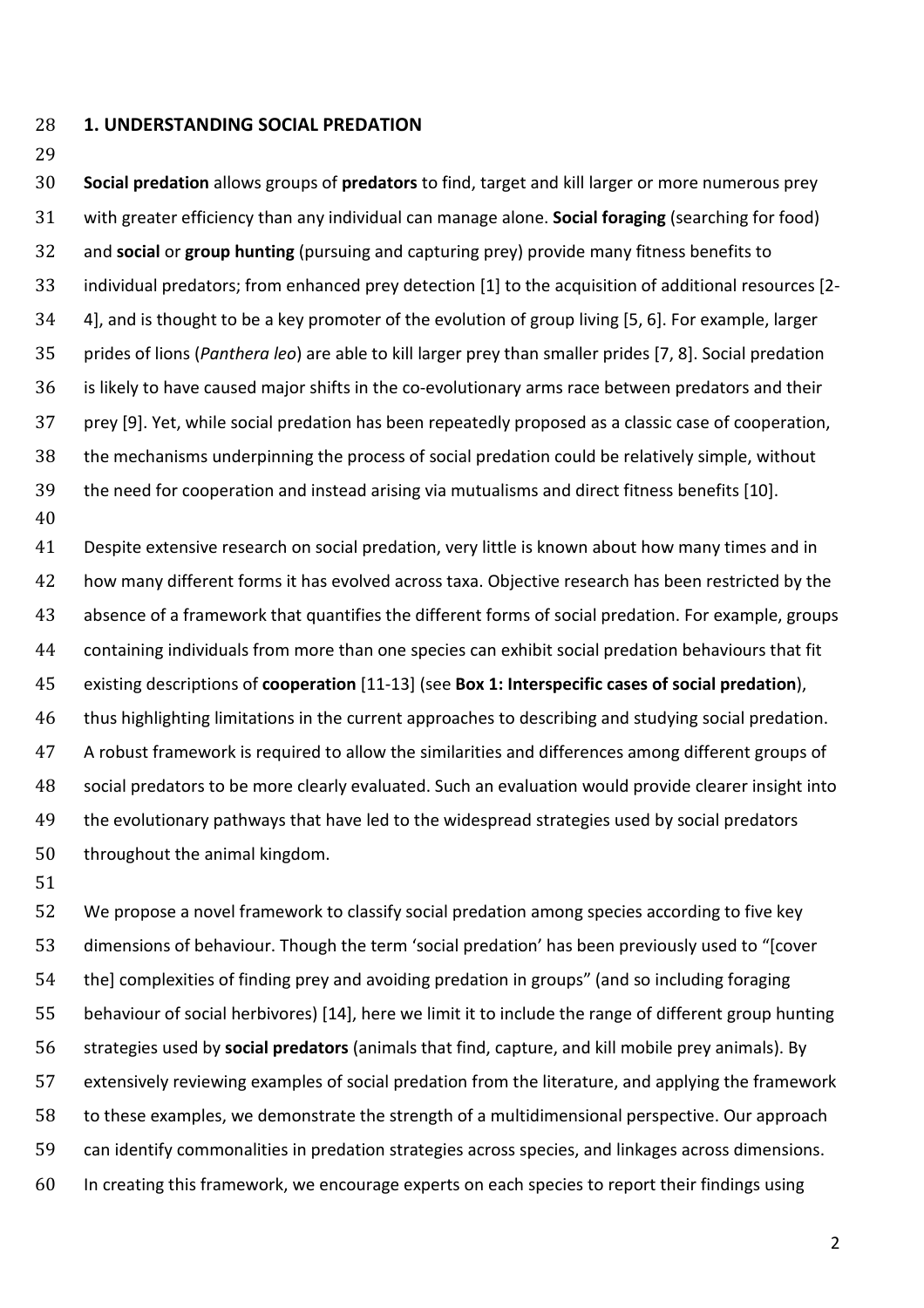consistent and precise terminology. Such a framework will enable researchers to draw robust

comparisons of different species, facilitate greater focus for future research in a rapidly

modernising field (see **Box 2 – How technology is advancing the understanding of animal** 

 **movement**), and ultimately allow us to better understand the evolution of this diverse set of behaviours.

#### **2. EXISTING FRAMEWORKS OF SOCIAL PREDATION**

 Existing classification frameworks for social predation constitute one-dimensional continuums [15- 17]. Early studies focused their terminology on cooperation, defining it as a single behavioural trait [18-20] (hence the current common usage of 'cooperative hunting'). Boesch & Boesch [15] were the first to outline a framework to delineate the "increasing complexity of organization between hunters". They based their ranked definitions of cooperation on how each individual of a group relates in time and space to its peers: showing similarity, synchrony, coordination, or collaboration (see **Supplementary Table 1**). Later, Ellis *et al.* [16] (**Supplementary Table 2**) and Bailey *et al.* [17] (**Supplementary Table 3**) outlined broader classification frameworks with additional hunting classes (Ellis' illustrated using raptors, Bailey's using Carnivora – though both are more widely applicable). These additions improved the Boesch & Boesch framework by distinguishing the passive 'cooperation' of aggregated predators independently attracted to common resources, from the active cooperation among individuals in hunting groups. Both frameworks added greater 81 consideration for different features of cooperation during hunting (resource sharing, division of labour), and highlighted cases of pseudo-cooperative hunting.

#### **3. A MULTI-DIMENSIONAL PERSPECTIVE**

 When formalizing social predation using one-dimensional frameworks that range from non-social foraging to cooperative hunting strategies [15, 16], it quickly becomes clear that current frameworks struggle to fully describe the diversity of social predation phenomena found in the animal kingdom (**Box 3: Scoring with existing frameworks**). Take the comparison of two social predator species currently classified as cooperative hunters: the lionfish (*Dendrochirus zebra*, taken from [21]), and the wolf (*Canis lupus*, taken from [22]). Socially, both species have distinct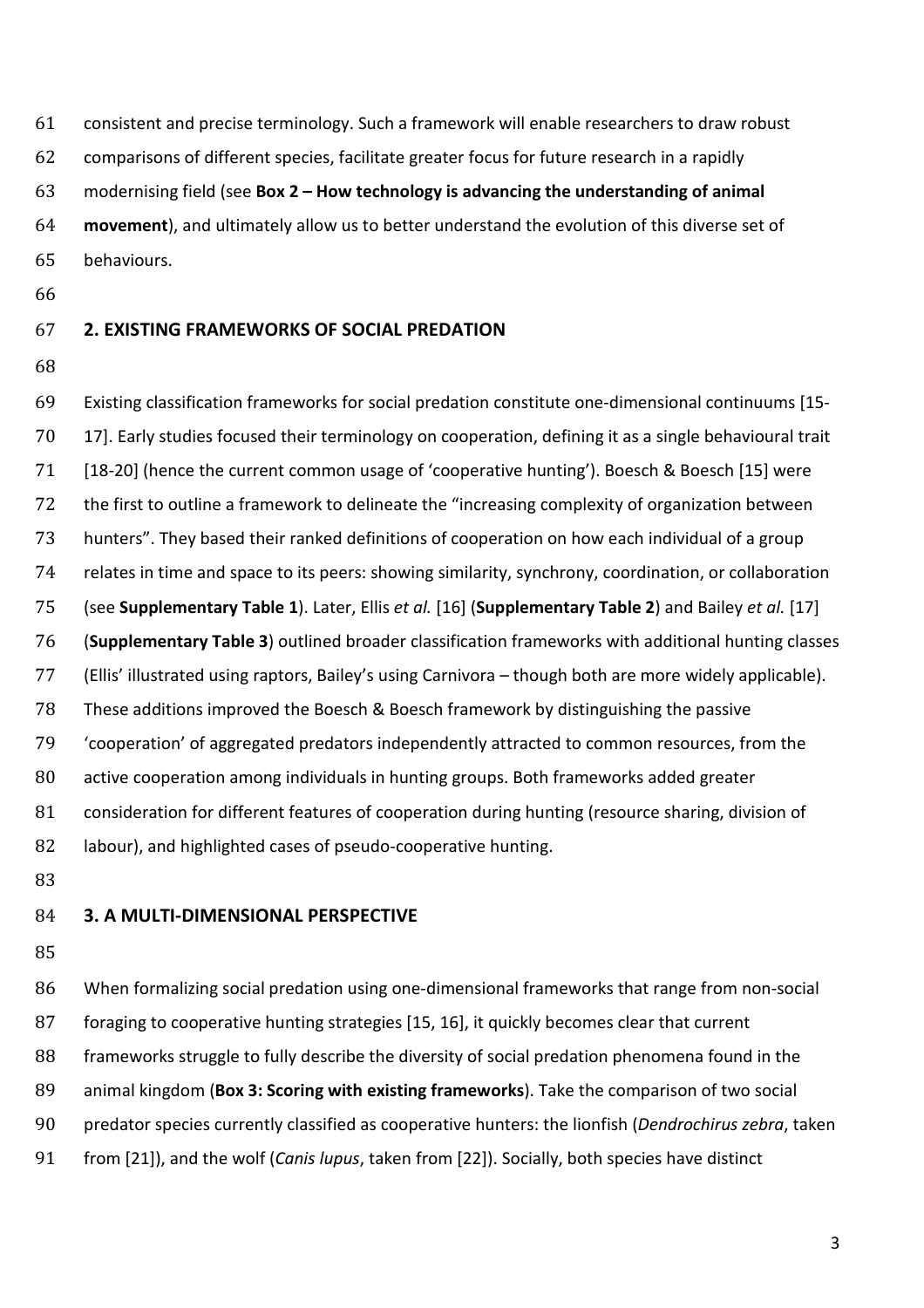motivations for grouping: lionfish are commonly solitary, and form temporary groups with the main purpose of foraging (though have been observed resting together [23]), whereas wolves live in stable groups that live and hunt together. Their methods of hunt-initiating communication also differ: lionfish flare their fins as an active signal to hunt together, whilst wolves appear to use the behaviour of group **conspecifics** as passive cues to initiate hunting (but see [24]). During hunting, lionfish alternate equally in specialist roles by taking turns at the front (where foraging success is greatest), but wolves appear to hunt using **collective** movement rules [22, 25]. Following a successful hunt, wolves will divide the prey between pack members (according to dominance rank), whereas individual lionfish aim to maximise their own intake. Clearly, each species' strategy contains different elements; each with varying levels of complexity.

 We propose using a framework that captures behaviour across multiple dimensions. Our aim is to more accurately capture the range of behaviours associated with social predation, thus facilitating clearer comparisons across taxa, and ultimately the identification of different potential evolutionary pathways to social predation. This framework describes five fundamental dimensions of social predation (see **Figure 1**), and is designed from the perspective of the individual and its interactions with other group members (for a framework linking predator behaviour to prey size and distribution, see [8]). Social predation behaviours for each dimension are divided into subclasses, and ranked according to the increasing level of individual investment into actions that maximize the benefits or success of the group. Below, we define the features of each dimension, 112 and illustrate them using taxonomically broad examples from the literature. Each dimension and sub-section number relates to the framework outlined in Figure 1.

**SOCIALITY** (Interactions between individuals when foraging and feeding)

#### *ASOCIAL* (0) **Solitary**

 Animals actively avoid or deter other individuals when foraging or feeding. Examples of this asocial behaviour are common in animals that use discrete territories occupied by a single individual, like tiger (*Panthera tigris*) [26], or pike (*Esox lucius*) [27], or by mated pairs that hunt separately, such as sparrowhawk (*Accipiter nisus*) [28].

- 
- *ASOCIAL* (1) **Aggregations**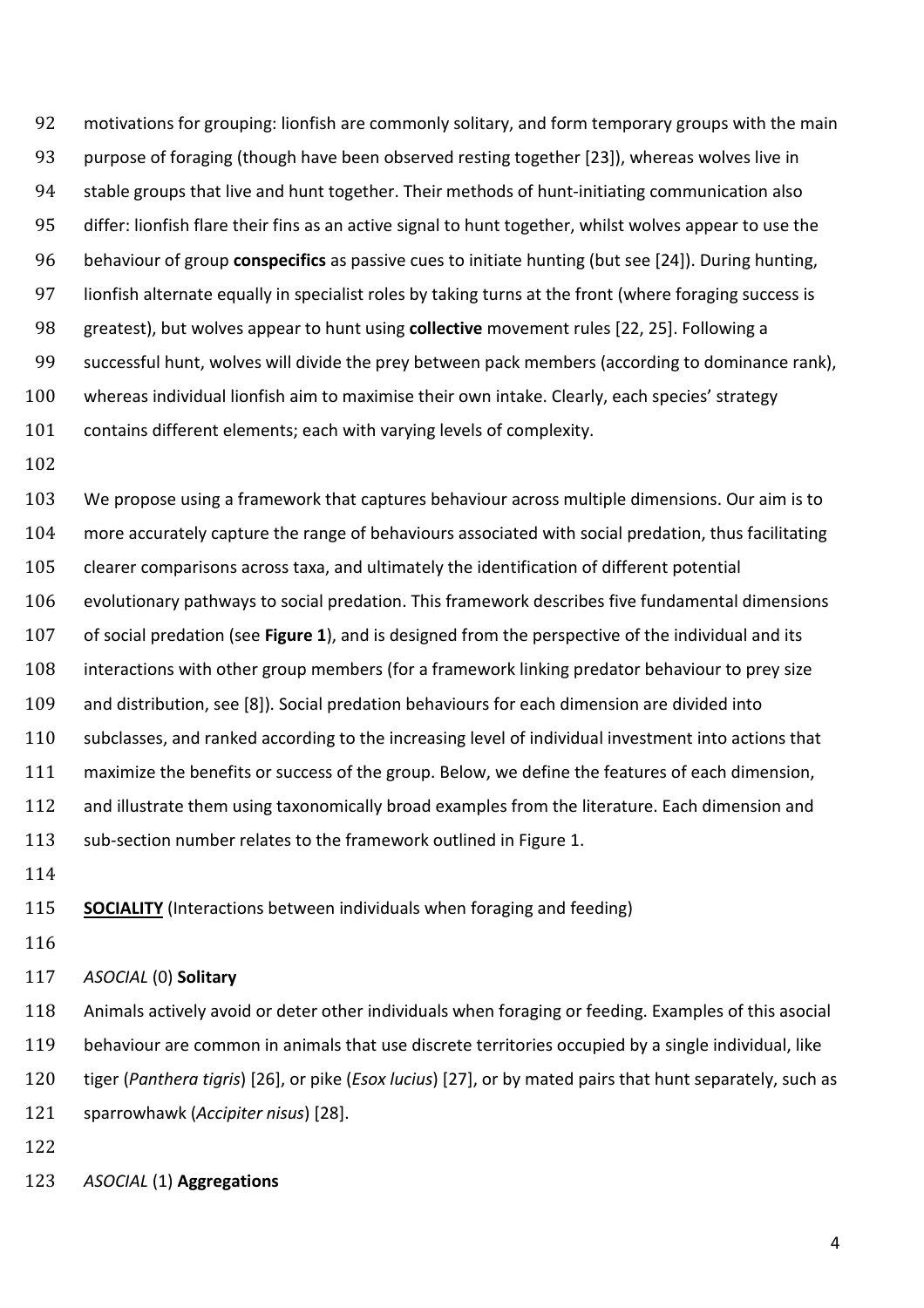- Predators forage solitarily but form **aggregations** at common resources. For example, annual
- salmon runs draw large numbers of brown bears (*Ursus arctos*) to spawning grounds [29]. Although
- animals in such aggregations appear to form temporary groups, each individual forages
- independently.
- 

#### *SOCIAL* (2) **Group foraging with inconsistent membership**

 Individuals gain benefits from group-level **collective foraging**, which is thought to increase per- capita success with group size [30]. Group membership however, is unstable. Such groups are typically composed of unrelated individuals and have rapid membership turnover, exhibiting **fission-fusion** dynamics [31]. Many examples also exist of interspecific groups forming for the purpose of foraging (see Box 1), such as giant moray eels (*Gymnothorax javanicus*) and groupers (*Plectropomus pessuliferus*) that have been observed hunting together [11]. While in some cases the primary driver for forming groups is to reduce predation [6, 14] (typically **mesopredators** such as piranhas or penguins avoiding **superpredators** [32-34]), grouping can also increase hunting success [14]**.**

#### *SOCIAL* (3) **Group foraging with consistent membership**

 Individuals forage and feed in groups with consistent membership over time. Forming **socially- stable** groups can reduce the level of agonistic interactions and increase predation success among individuals. Groups can consist of unrelated individuals, and generally form in response to some ecological pressure: for instance, improvements in the detection and capture of prey [14], or the cooperative breeding and group caring of young [35]. Individual sperm whales (*Physeter macrocephalus*) for example, have greater foraging success when hunting as groups, but studies suggest their gregariousness is more likely to have evolved through mutual caring of calves [36-38]. Further, many animals that form socially stable groups also have sub-groups of individuals that hunt for the group, which has been observed in several well-studied mammal groups. For instance, male lions, and the females of some chimpanzee (*Pan trogolodytes*) groups rarely participate in hunts [39-42] – though membership is still highly predictable in these hunting groups.

- 
- **COMMUNICATION** (Communication between individuals)
- 
- *NO SIGNALLING* (0) **No response to other individuals**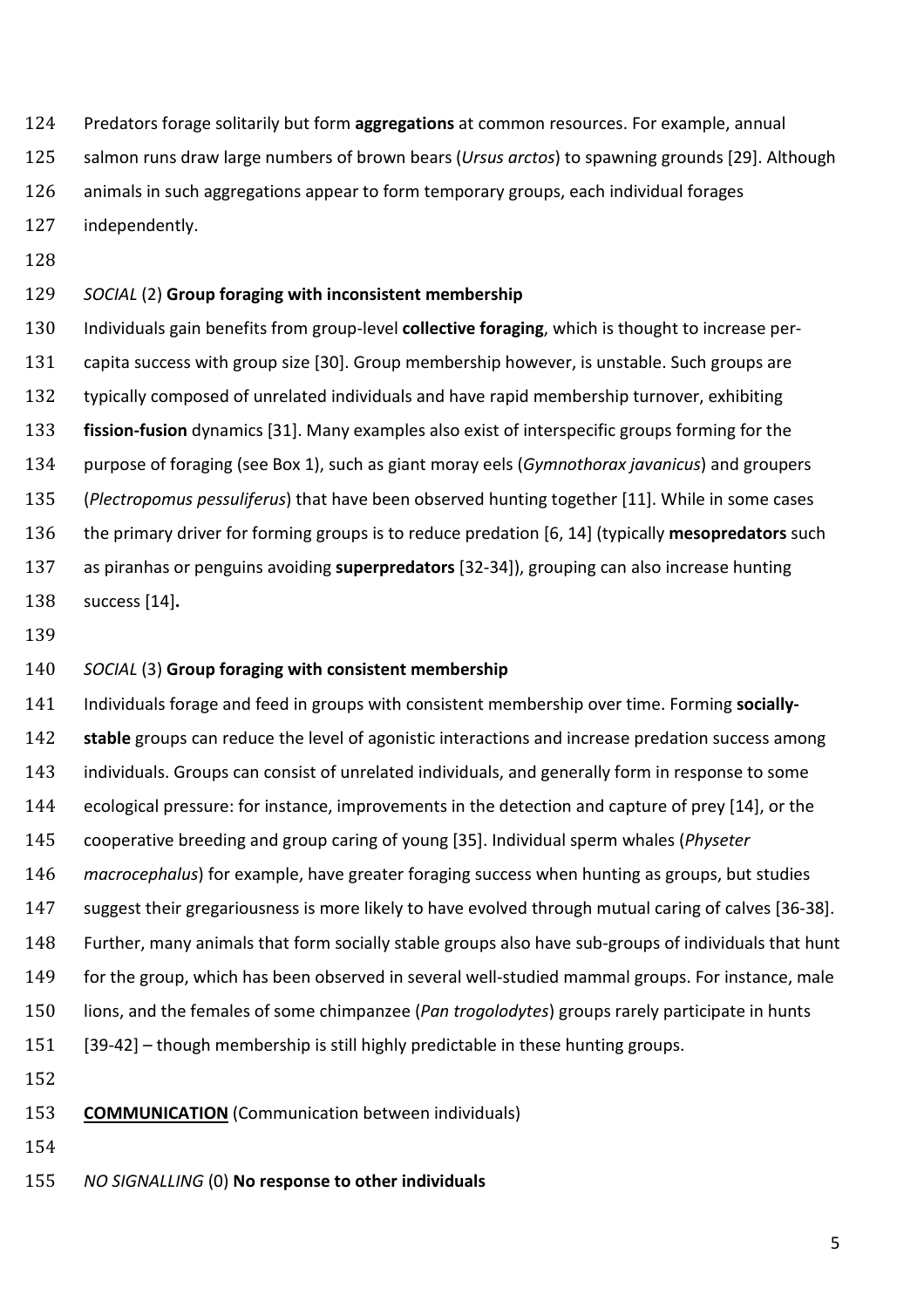- Individuals do not modify their foraging behaviour in response to the behaviour of others.
- 

#### *NO SIGNALLING* (1) **Public/Social Information use**

 Group cohesion during foraging or at resources is driven by passive communication between individuals. Social information (using cues generated by others, i.e. **local enhancement**) is a mechanism that can lead to many emergent group-level properties [43, 44], including maintaining **coordination** [45]. Numerous animals choose between feeding sites based on the presence of others, using visual [46-48] or auditory cues [49]. Even in several socially stable species, it appears that individuals rely on simple passive behavioural cues to **synchronise** hunting [22, 39].

#### *SIGNAL* (2) **Recruitment/signalling at resources**

 Predators use active signals to recruit or synchronise others at discovered food resources. Recruitment of group members can enhance prey capture success and individual foraging efficiency [50], or for mesopredators recruiting larger groups can help reduce individual vigilance for superpredators [51]. The active signalling of food discovery can be via different modalities, but is most frequently communicated using vocalisations [52]. For example, cliff swallows (*Hirundo pyrrhonota*) that find insect swarms use vocal 'squeak calls' to signal conspecifics to feed [50]. Communication at discovered prey also appears to function as a means to synchronise prey capture in certain groups of predators, such as packs of dhole (*Cuon alpinus*) [53] and schools of mormyrid fish (*Mormyrops anguilloides*) [54].

#### *SIGNAL* (3) **Recruitment/signalling to forage**

 Predators use active signalling to initiate foraging (prior to discovering resources). In African wild dogs (*Lycaon pictus*), group members use a 'rally ceremony' to encourage other pack members to start a hunt [55] whilst African penguins (*Spheniscus demersus*) employ a 'head-dipping' signal to synchronise foraging dives [32]. In fish, groupers make a referential gesture to recruit moray eels [11, 56], whilst lionfish flare their fins to recruit other individuals to their hunting parties [21]. Signals among predators are typically used for recruiting extra group members or to synchronise

- initiation of the hunt.
- 
- **SPECIALISATION** (Role specialisation of individual during hunting)
-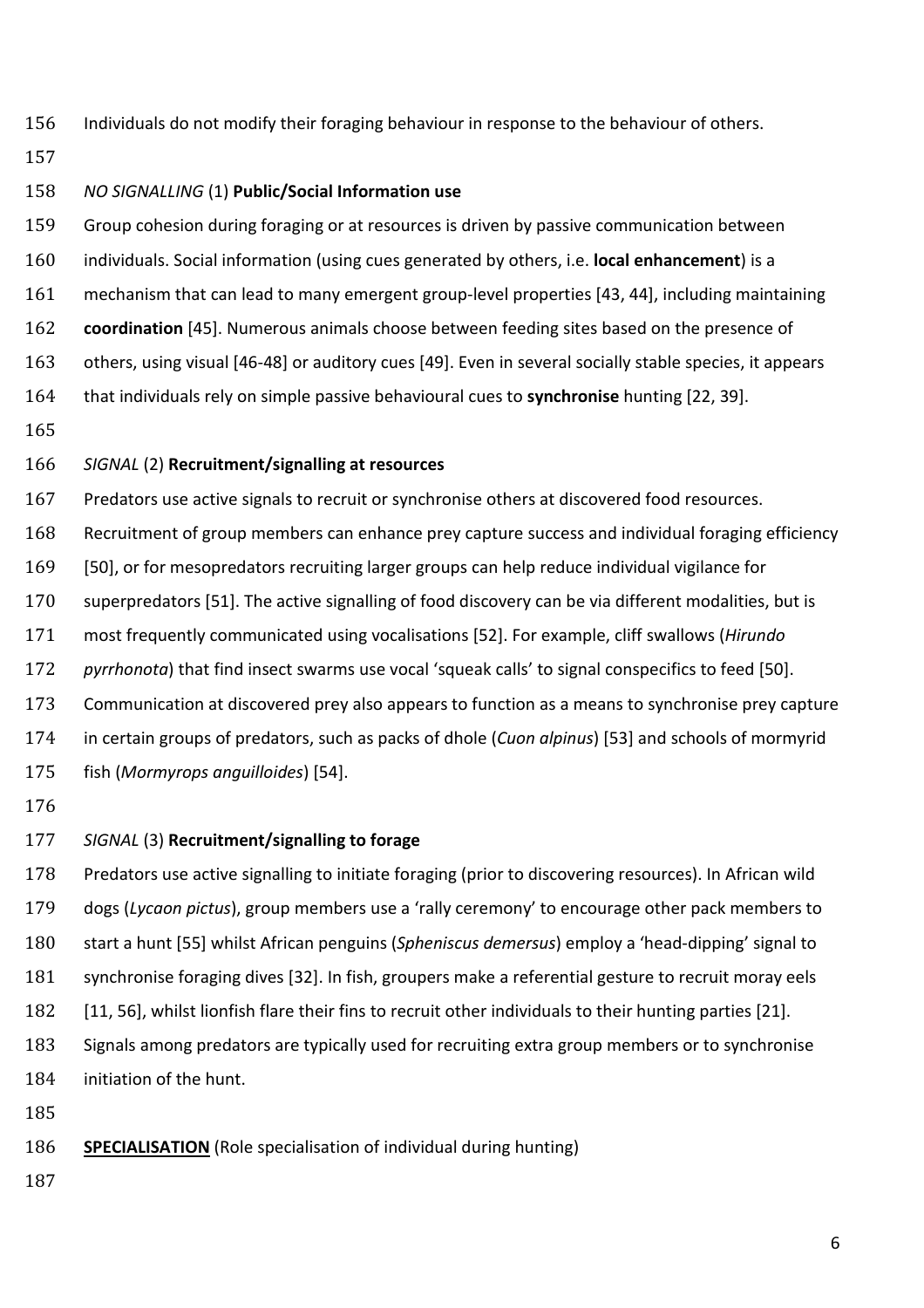#### *NO SPECIALISATION* (0) **Individuals forage or hunt without coordination**

Individuals in groups (or aggregations) of predators forage and hunt independently. For example,

- basks of Nile crocodiles (*Crocodylus niloticus*) near river crossings individually seize passing
- ungulates [57]. Predators in such groups could have interaction rules that are associated with
- avoiding collision with others [34, 58]. However, the group's hunting success is not improved by
- behavioural rules associated directly with foraging or hunting.
- 

#### *NO SPECIALISATION* (1) **Individuals coordinate using identical collective rules**

 Individuals in foraging or hunting groups use identical patterns of behaviour, forming a collective group structure that benefits hunting success [22, 59, 60]. The **coordination** arising from the collective interaction rules plays a key role in increasing the hunting success of the group [45]. Line- formation is a common group-level strategy used by such collective predators, and can function to herd prey into dense groups and prevent escape [60, 61]. Group hunting by predators has also been 201 shown to facilitate the capture of collective prey by inhibiting collective information transfer within prey groups [62].

#### *SPECIALISATION* (2) **Temporary roles**

 Animals coordinate with other group members, and some or all individuals take on different roles 206 that function as part of a broader hunting strategy. Individually, these roles are adopted flexibly and can even be switched mid-hunt. For example, Harris' hawks (*Parabuteo unicinctus*) use a hunting strategy with interchangeable 'chaser' and 'blocker' roles that function to flush and capture prey from dense vegetation [63]. Hunting strategies often have only one specialised position that is 210 occupied by a random individual, while the rest of the group occupy a common role. In bottlenose dolphins (*Tursiops truncatus*) hunting schools of fish, group members take turns as lead 'chaser', 212 whilst conspecifics form a barrier to force fleeing fish to the surface [64]. Role specialisation is a 213 critical feature of group-level hunting strategies, distinguishing them from purely collective forms of hunting.

#### *SPECIALISATION* (3) **Consistent roles**

217 Individuals consistently occupy the same specific role between hunts, and roles function as part of a broader group-level strategy. For example, in lions, hunting females regularly occupy the left or right side of a 'winging' hunting tactic [65], whilst individual chimpanzees consistently adopt a role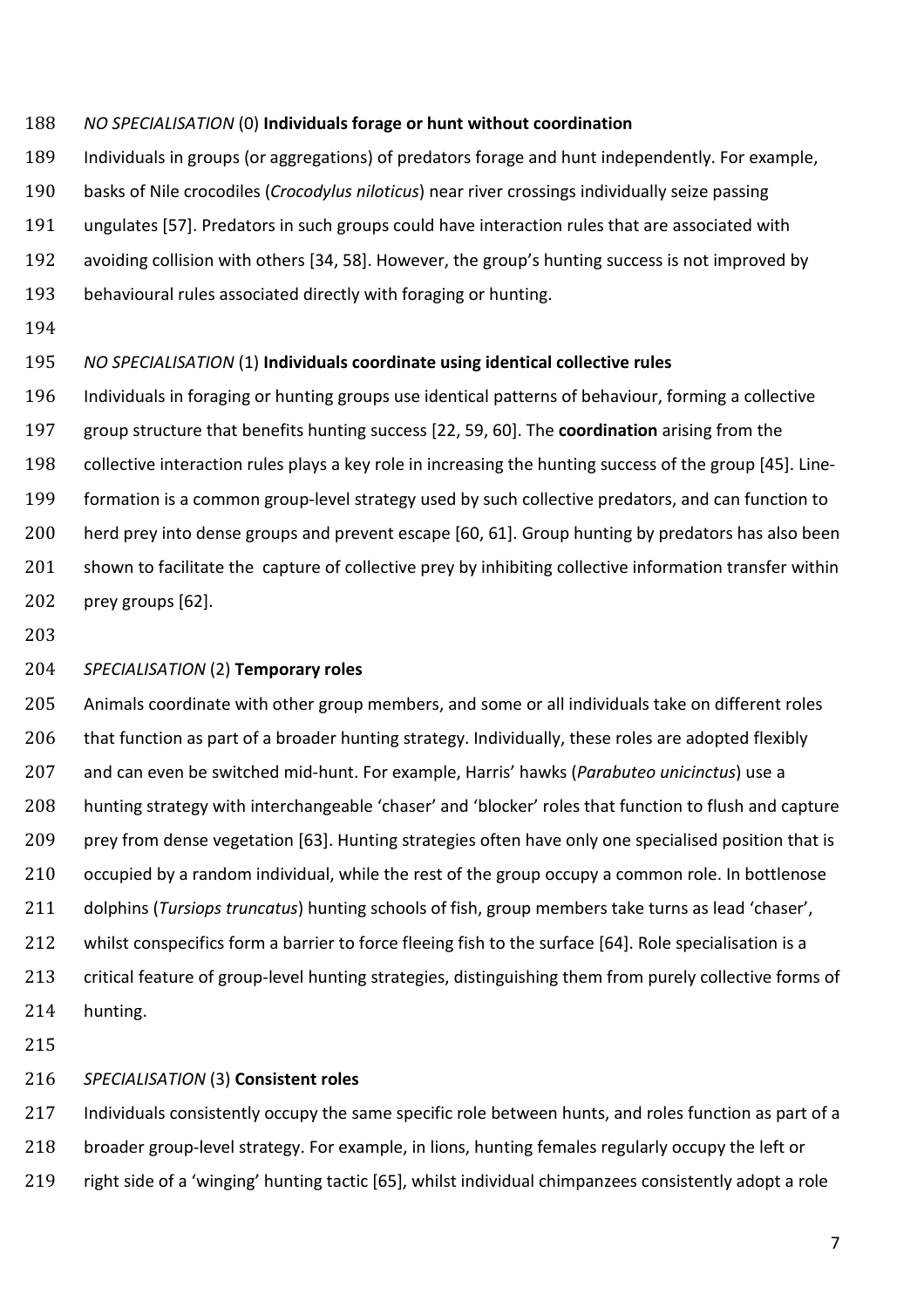of 'driver', 'blocker', 'chaser' or 'ambusher' over multiple hunts [66]. Role consistency should enable individuals to practice and perfect role-specific motor control (the benefits of a consistent attack technique has been shown in sailfish: individuals with stronger side-swipe lateralisation experience higher capture success [67], although this example does not represent role specialisation as part of a group-level hunting strategy). Studies on lions show that an individuals' 225 body type physiologically matches its role [65], suggesting that consistency also improves development of role-specific muscle groups. Having consistent specialised roles in a family group (as suggested in chimpanzees [66] and some killer whale ecotypes [68]) would also be more effective in facilitating learning by offspring.

**RESOURCE SHARING** (Sharing of acquired resources among individuals)

*COMPETITION* (0) **Individuals compete to maximize intake and monopolise resources**

 Predators compete to forage, and despotic individuals aim to monopolise resources by excluding all 234 others. Competitive resource division can be seen in numerous territorial species, such as sparrowhawks [28].

#### *COMPETITION* (1) **Individuals divide resources among hunters according to effort**

 Prey is divided amongst individuals via competition at the resource. Such behaviour is common in predator species that forage on inherently divisible prey, such as sailfish (*Istiophorus platypterus*) [69] and seabirds [70] feeding on fish schools, or bats [49] and swallows [50] feeding on insect swarms.

#### *ALLOCATION* (2) **Individuals allocate according to social status (not competing)**

Once the prey is captured, it is allocated to group members according to social rank. For example,

when groups of mammalian carnivores including lions, African wild dogs or wolves capture large

246 prey, the resource becomes a feeding patch [17]. Larger, more aggressive or more dominant

247 individuals in the group can control access to the resource, and get preferential access [71].

Unequal resource sharing is common in animal groups governed by dominance hierarchies [72].

Similarly, if certain group members expended additional energy when hunting large prey, they are

250 allocated a larger share of the resulting resource. Examples of this type of resource division can be

seen in some chimpanzee populations [66] and human hunter-gatherer cultures [73].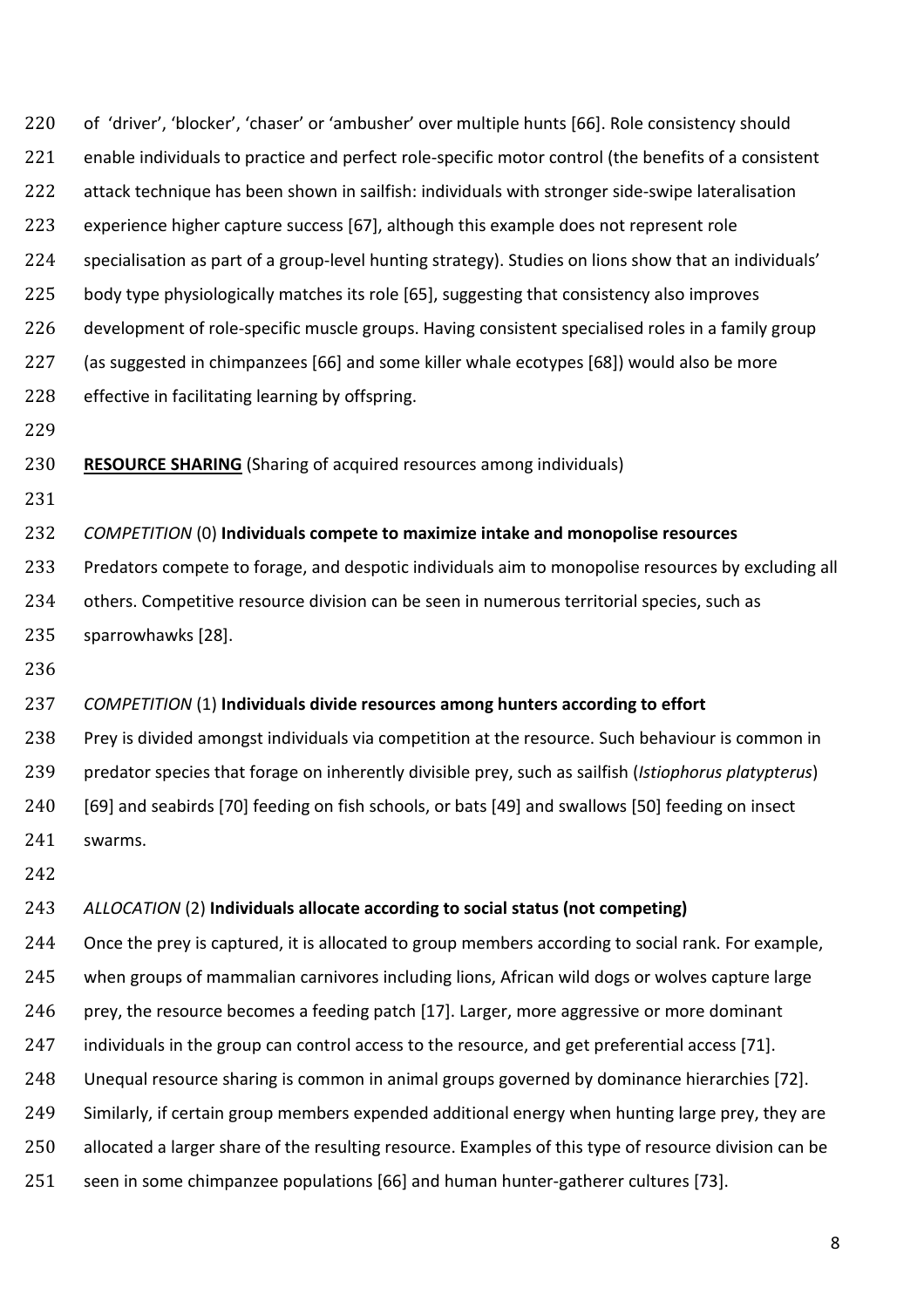*ALLOCATION* (3) **Individuals allocate according to need** Individuals share the prey amongst all group members, allocating the resource in a way that maximizes benefit for all group members. In some cases, groups allocate resources to include individuals that did not participate in the hunt. It has also been suggested that sharing behaviour can occur in animal groups containing adults that are incapacitated as a result of illness or injury, such as pods of killer whales (*Orcinus orca*) [74] and neanderthal tribes (*Homo neanderthalensis*) [75]. **DEPENDENCE** (Importance of social predation for hunting success of individual) NO/MINIMAL DEPENDENCE (0) **Pay a cost of foraging or hunting in groups (competition)** Having more than one predator has a detrimental effect on hunting success. For predators such as tiger [26], sparrowhawk [28], and pike [27] that use an ambush hunting strategy, the greatest success is achieved when hunting solitarily. Additional members increase the chance of groups being detected by prey, thus reducing hunting success. NO/MINIMAL DEPENDENCE (1) **Neutral or small benefits - don't outweigh other costs** Having more than one individual has a neutral or negligibly beneficial effect on success rate of the group. This is seen in bears aggregating at salmon runs [29], or piranhas shoaling around prey [34]. Any benefits that are accrued are a by-product of other factors (such as via reduced vigilance for mesopredators), and greater hunting ability is not the driving function of grouping. HIGH DEPENDENCE (2) **Groups acquire resources that individuals cannot** Individuals gain greater benefits when hunting as a group. It is often the case that larger groups are 277 more successful than smaller groups in detecting elusive prey [14], controlling collective prey (such as dolphins [61, 64] and whales [76] that corral prey), and bringing down large prey (common in terrestrial carnivores [17]). HIGH DEPENDENCE (3) **Obligate – group is necessary for both survival and reproduction** 282 Obligate species that can only hunt with others, and have little to no success hunting alone.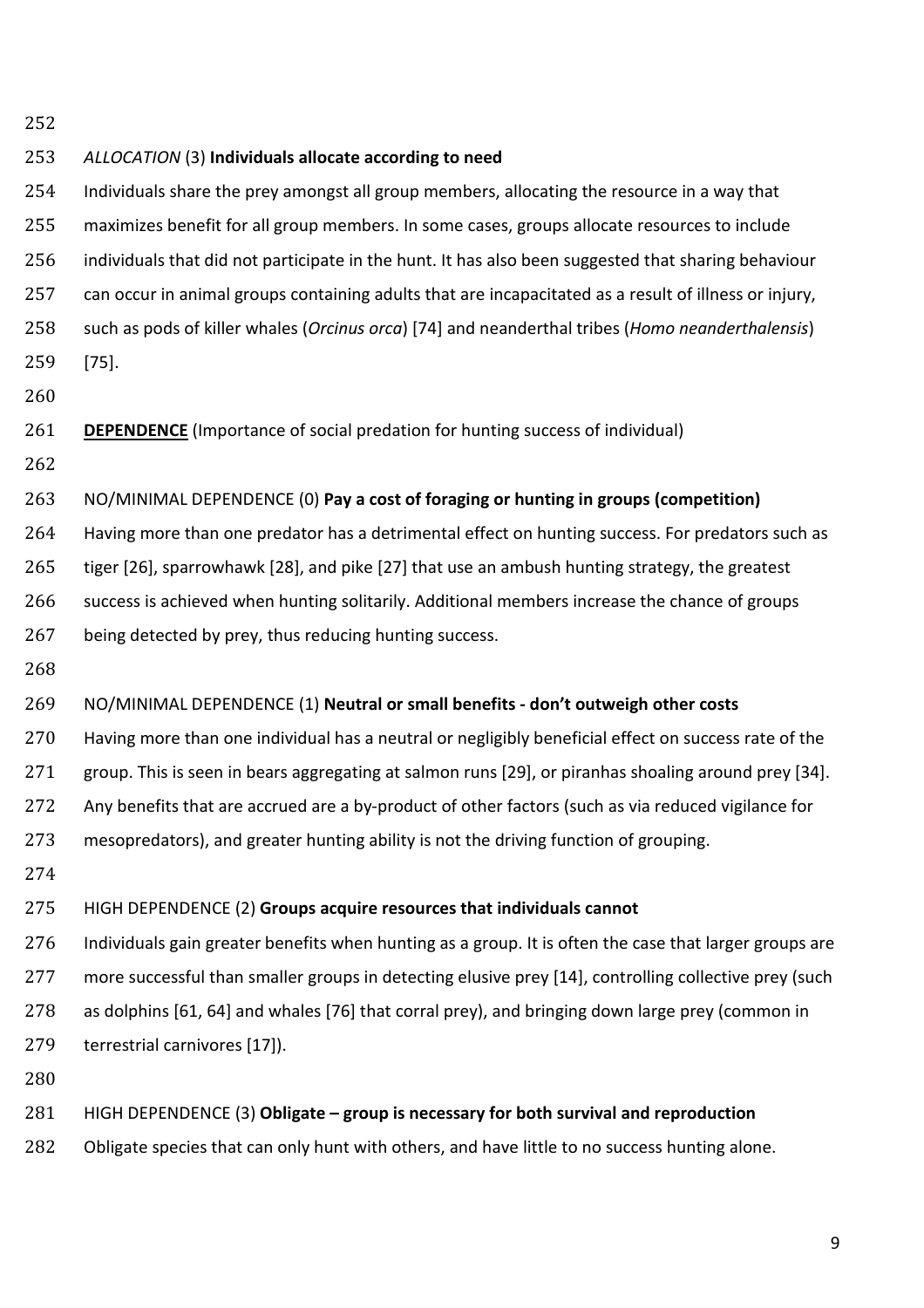Certain species are dependent on group hunting; in brown-necked ravens (*Corvus rufficollis*) [77], individuals are only successful in catching lizards when hunting with others. In other cases, individuals can hunt smaller species alone, but rely on hunting as a group to kill the prey required to sustain reproduction [78]. In colonial insects like myrmicine ants (*Pheidoiogeton diversus*), individuals cannot survive by hunting solitarily, as prey are too large for a single ant to subdue

- alone [79].
- 
- 
- 

#### **4. DESCRIBING SOCIAL PREDATION USING A MULTIDIMENSIONAL APPROACH**

294 The aim of the social predation framework is to provide novel insights compared to existing 295 options. To test this, we first identified examples of social predation from the literature by searching Google Scholar with specific keywords (see Supplementary Methods for details). We identified 77 studies of social predation from four main vertebrate taxa that exhibit social predation (mammals, fish, birds and other reptiles). In addition, we selected six representative arthropod studies, and all six interspecific examples we could find (see Dataset 1 and Table 4 in Supplementary Material for complete list). For each study, we scored group behaviour across the five dimensions (Fig. 1) to identify their differences and commonalities in social predation features (see Supplementary Table 1, and Supplementary Materials for methodology). In many species, distinct populations could be scored differently across the five dimensions of the framework. Thus, we demonstrate how the framework can also inform about within-species differences by including multiple scores for killer whales. We calculated the variance in inter-observability by having two independent scorers review 20 species, which resulted in only 5 out of 200 scores of differences between the original (never differing by more than one dimension level).

 To illustrate the strength of the proposed framework, we applied a dimension-reduction algorithm (t-Distributed Stochastic Neighbour Embedding – or t-SNE [80]) to our scored data. t-SNE arranges high-dimensional data points according to their similarity across dimensions (**Figure 2**). In our data, the pairwise distance between points reflects the level of similarity in scores across all five dimensions. We then applied a standard Gaussian mixture model clustering algorithm [81] to identify clusters of similar species. While comparative studies would use the actual distances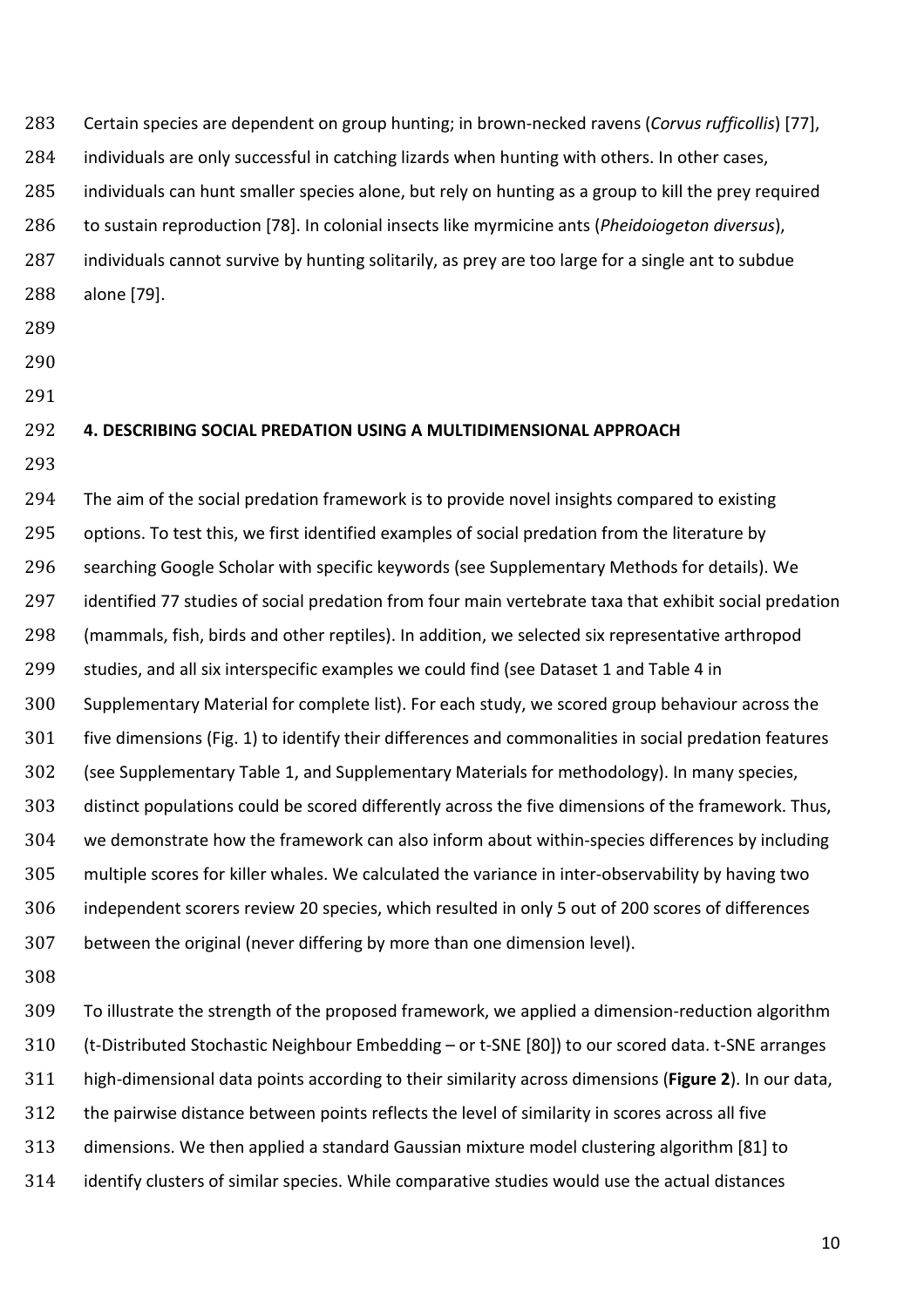between each pair of species or populations, here we use clustering to provide a visual comparison between the outputs of the new social predation framework and those of existing frameworks (see Box 3).

 Clustering of species (Figure 2) highlights the spread of interspecific examples across the diversity of predation strategies, and how different populations of the same species can vary. First, we find that most cases of interspecific social predation occur in the same cluster. These include honeybadger (*Mellivora capensis*) with pale chanting goshawk (*Melierax canorus*), and wedge- tailed shearwaters with skipjack tuna. These largely represent cases where one species benefits as a by-product of the other species' hunting activity. By contrast, other interspecific examples are spread across different clusters. The sharptooth catfish (*Clarius gariepinus*) hunting with blunttooth catfish (*Clarias ngamensis*) is contained in a cluster containing yellowtail and bluefin tuna—both species that can be described as coordinated hunters. Atlantic bottlenose dolphins hunting with spotted dolphins sit in a cluster containing species such as red-bellied piranha and bank swallow (*Riparia riparia*), which can be described as aggregative predators. More broadly, the distribution of interspecific groups across these different clusters suggests that social predation strategies are not all exclusively a result of complex kin-selected processes (see Box 1).

 The clusters also highlight that different combinations of strategies can be used by different populations of the same species. The social predation framework reveals that several ecotypes of killer whales are found in separate clusters. Type B orca are clustered with species such as wild dogs and humans, potentially representing the most advanced examples of social hunters. Two other ecotypes (Transient and Resident) are found in the same cluster as Harris' hawks and dholes, which are less-developed social hunters, that show high levels of resource sharing and minimal use of active communication. In this context, the framework will be useful for quantifying how social predation strategies vary across populations adapted for living in different ecological conditions (such as different seasons, habitats, or prey type availability).

Clustering reveals both expected and unexpected results. For example, humans are found alongside

orcas, lions, and chimpanzees, but surprisingly, this cluster also contains Aplomado falcons and

myrmicine ants. Comparisons within and between clusters could be drawn with other

characteristics of each species, such as brain size or lifespan. However, the greatest strength of the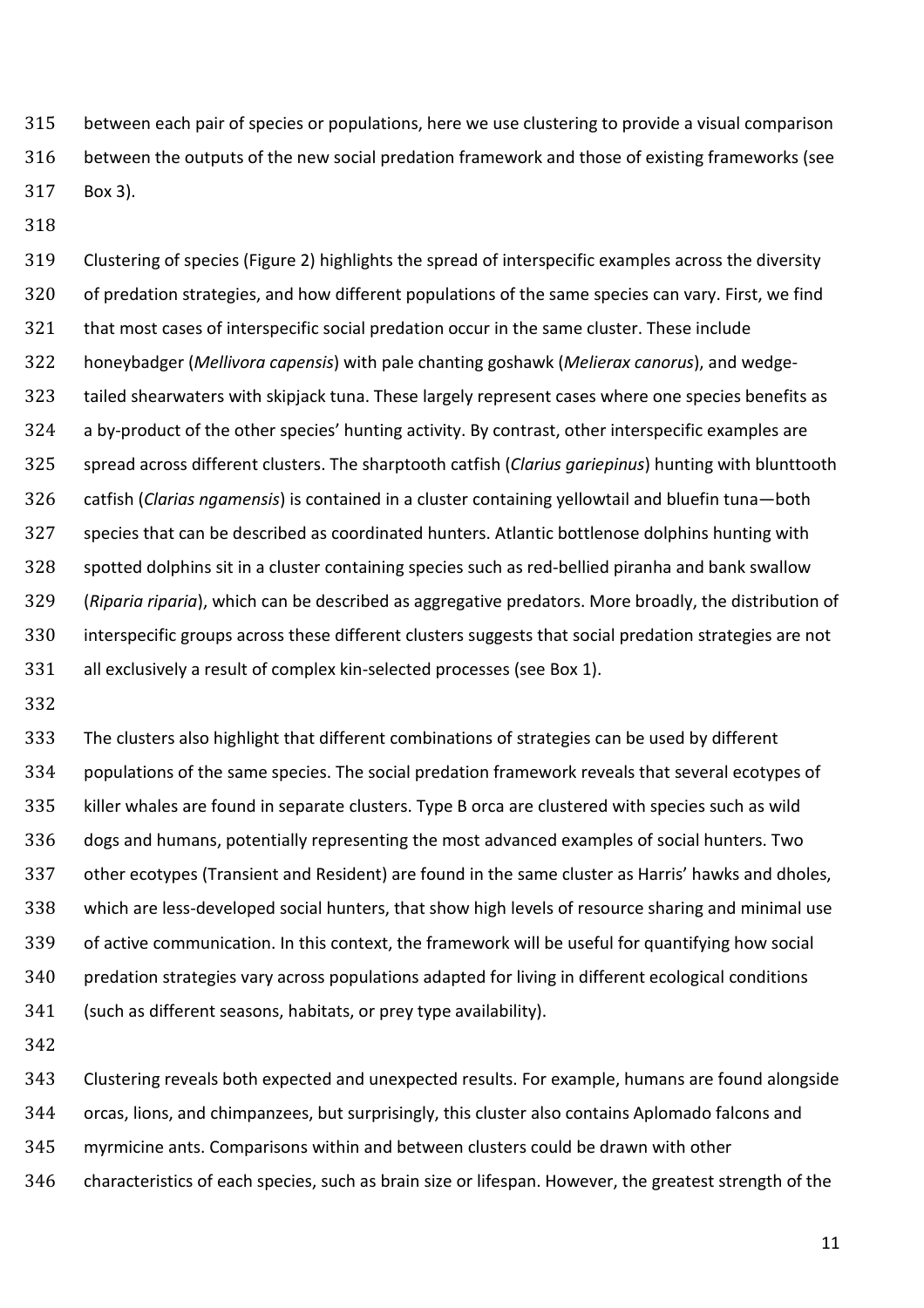framework will be to directly compare the scores within and among species across the different dimensions, and we explore such comparisons in the following two sections. Further, future research combining scores using the framework with phylogenetic information could identify whether certain combinations of predation features represent convergent pathways to complex social predation strategies, and examine the dependency structure linking these behaviours (see Section 6: Dependencies across dimensions).

- 
- 

# **5. CORRELATIONS BETWEEN DIMENSIONS**

 Because of the inherent nature of social predation, as rank increases in one dimension it is also likely to increase in others (though not necessarily linearly or equally). We used a correlation analysis to explore in more detail the relationships between dimensions (see Supplementary Figure 1). We only found positive correlations, suggesting that all dimensions captured incremental complexity in similar ways. Further, none of the correlations were close to 1, which would have suggested that the framework needed to be collapsed to a smaller number of dimensions. Here, we discuss the five sets of dimensions with correlations above 0.4.

 *Sociality + Specialisation (0.52) –* Role specialisation is likely to require repeated interactions between the same individuals. However, social predation in mixed-species social predator groups allows role specialisation as a species-level trait [11, 82] reducing the costs of finding individuals with the appropriate specialisation traits.

 *Sociality + Resource sharing (0.46) –* Resource sharing requires individuals to reduce their own intake in lieu of others, such as when food is allocated to non-participants after hunts (e.g. [39,

66]). Such behaviour is most common when stable social groups are formed to increase

reproductive success.

 *Sociality + Dependence (0.56) –* Living in stable social groups is likely to have enabled animal groups to improve their hunting ability [5]. We hypothesise that increased pressure from predators could induce responses from prey that include larger body sizes and larger groups. The coevolutionary arms race that ensued could have trapped social predators into high dependence. *Specialisation + Resource sharing (0.4) -* Specialisation when hunting large prey requires fair

allocation of the resource when a kill succeeds. Thus, resource allocation would be important in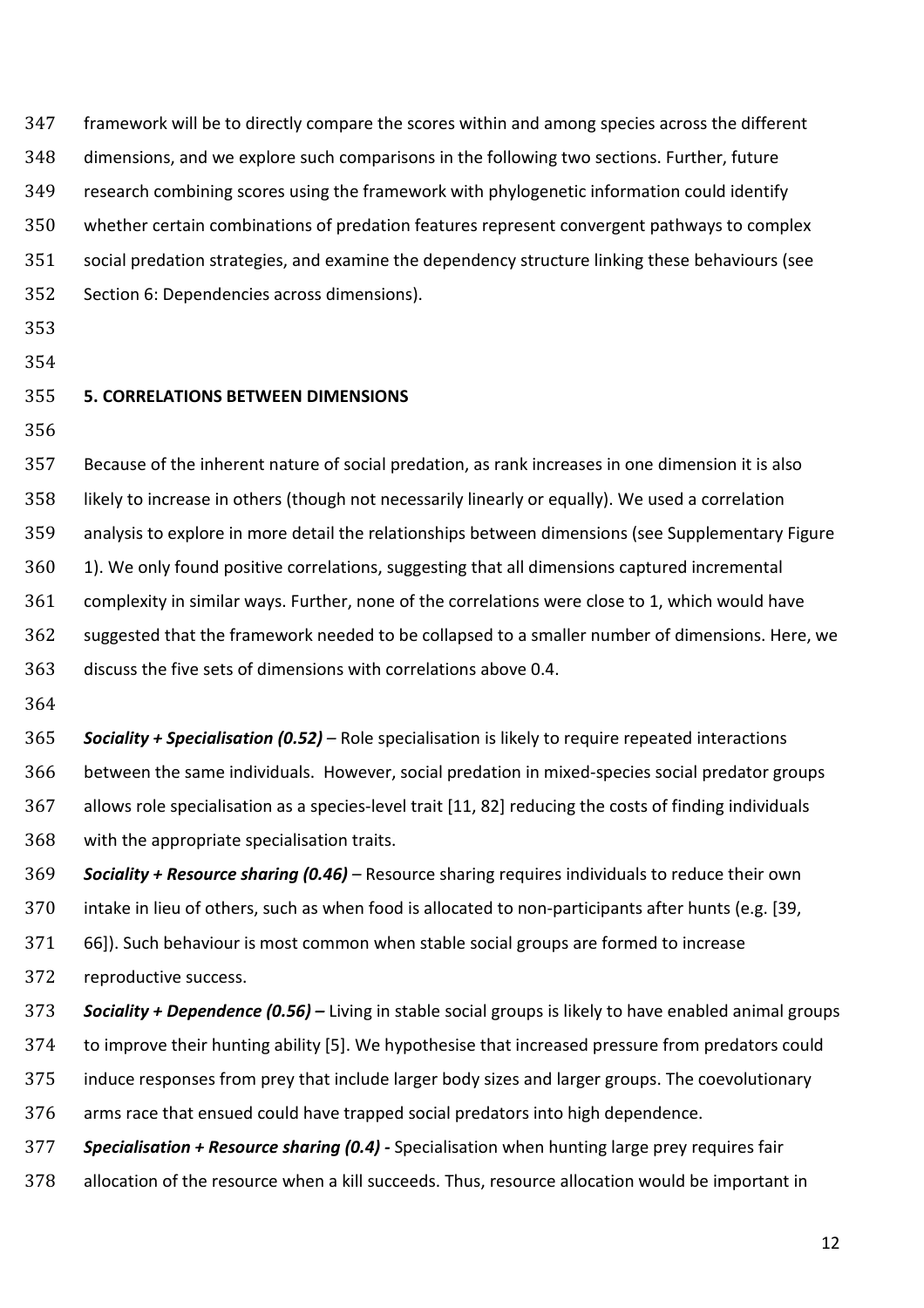- role-specialised strategies to ensure a mechanism to provide resources for individuals whose roles do not place them near to captured resources (e.g. flushers).
- *Dependence + Specialisation (0.43) –* Specialisation of roles when hunting in groups can improve the per capita capture of prey. Predators that use specialisation to improve hunting success could become dependent on these as their life histories become reliant on the higher resource balance specialised group hunting provides.
- 

 Overall, we find the strongest links between specialisation, resource sharing, and sociality. These links highlight potential traits that could have arisen as by-products of others. Such links raise key questions about the evolutionary origins of social predation (see Outstanding Questions), and the dependencies across the different dimensions.

- 
- 

#### **6. DEPENDENCIES ACROSS DIMENSIONS**

 It is likely that dimensions of social predation have not evolved independently. Though we find that dimensions largely represent different aspects of behavioural space, it is possible that some behaviours first required others to evolve. Thus, only some evolutionary trajectories among the multitude of possible pathways could be possible (forming a tree-like structure). We explore the nature of such dependencies by searching for consistent differences among dimensions across all species. For each species we subtracted every pair of dimensional scores from one another, and plotted the results in histograms (see Supplementary Figure 2). The resulting graphs highlight that sociality appears to underpin all other traits (i.e. across all species, their sociality score is almost always higher than scores in other dimensions), whereas specialisation seems to be dependent on many of the other traits – notably sociality. It is therefore unlikely that specialisation would evolve prior to sociality.

#### **7. IMPLICATIONS AND OUTLOOK**

Our framework provides a multi-dimensional approach that more completely describes all the

features of social predation. The framework provides guidelines for comprehensive and objective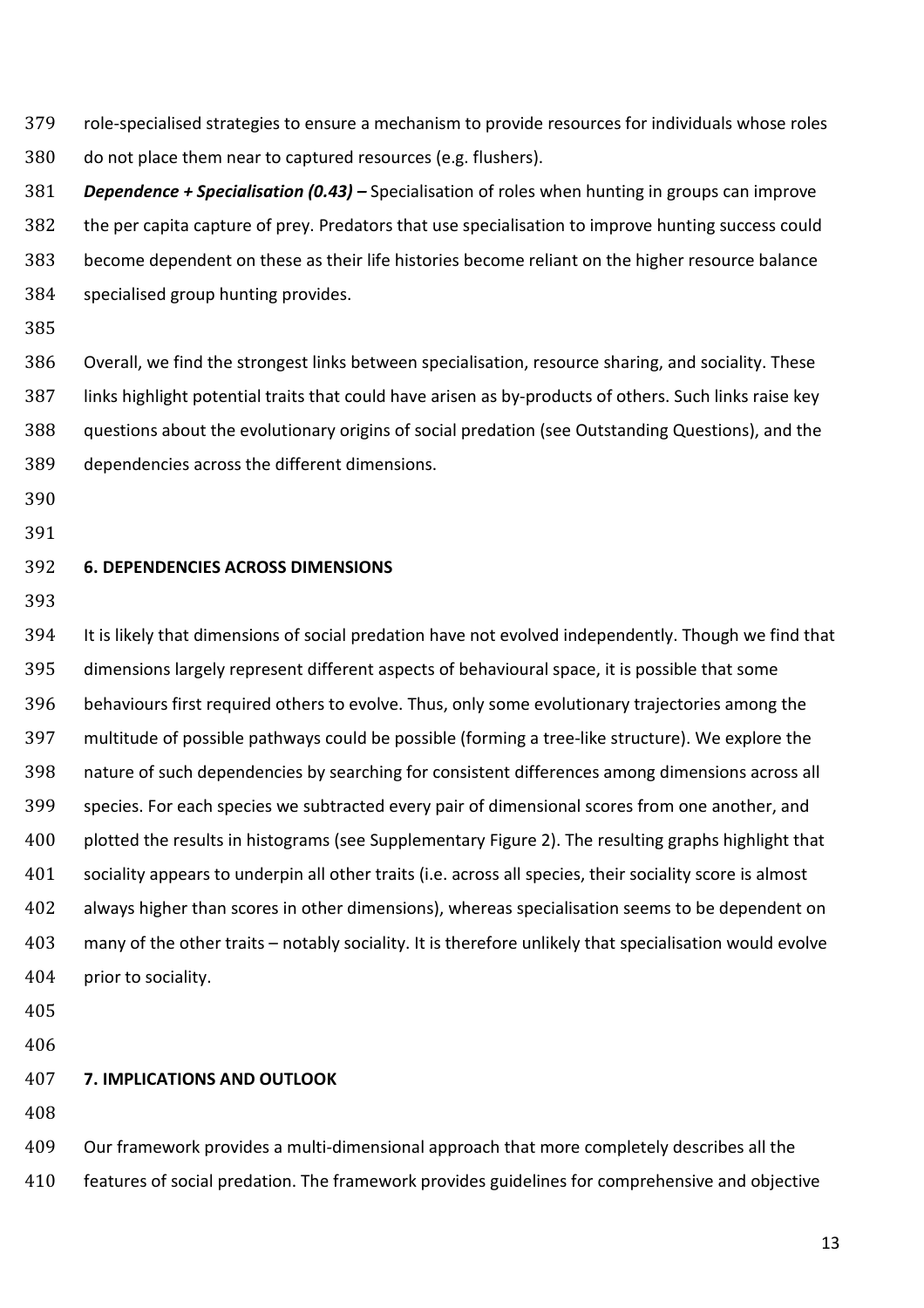reporting of social predation by outlining keys areas of information that are needed to fully describe the features of social predator systems. Further, our literature search revealed that many different terms have been used in studies of group hunting. We propose 'social predation' as a useful umbrella term to describe this diversity of behaviours, and offer a framework as a starting point to operationalise it. As our ability to study social predators continues to improve, relating 416 findings back to the dimensions from this framework will enable further comparative research. Future studies will be able to quantify social predation strategies of animals across taxa, or even across populations of the same species, thus enhancing our understanding of the evolution of social predation.

#### **ACKNOWLEDGEMENTS**

 We thank Jacob Graving for suggesting the use of t-SNE to visualise the clustering of data points, and for providing code for this. We also thank the Farine lab for input during conception of the framework, Keith McMahon and Frederike Hilleman for acting as independent scorers, and Ralf Kurvers, James Herbert-Read, Graeme Ruxton, Adam Wilkins and Ron Ydenberg for providing valuable feedback on previous versions of this manuscript. We also thank Helder Hugo Dos Santos for the illustration in Figure 2. This work was funded by the Max Planck Society.

#### **AUTHOR CONTRIBUTIONS**

- SDJL conceived the original idea and collated all data used in analyses. SDJL and DRF outlined the framework, conducted the statistical analyses, and wrote the manuscript.
- 

#### **COMPETING FINANCIAL INTERESTS**

- The authors declare no competing financial interests.
- 

#### **MATERIALS AND CORRESPONDENCE**

- 437 All correspondence and material requests should be addressed to Stephen Lang
- [\(slang@orn.mpg.de\)](mailto:slang@orn.mpg.de)) and Damien Farine (dfarine@orn.mpg.de).
- 
- 
-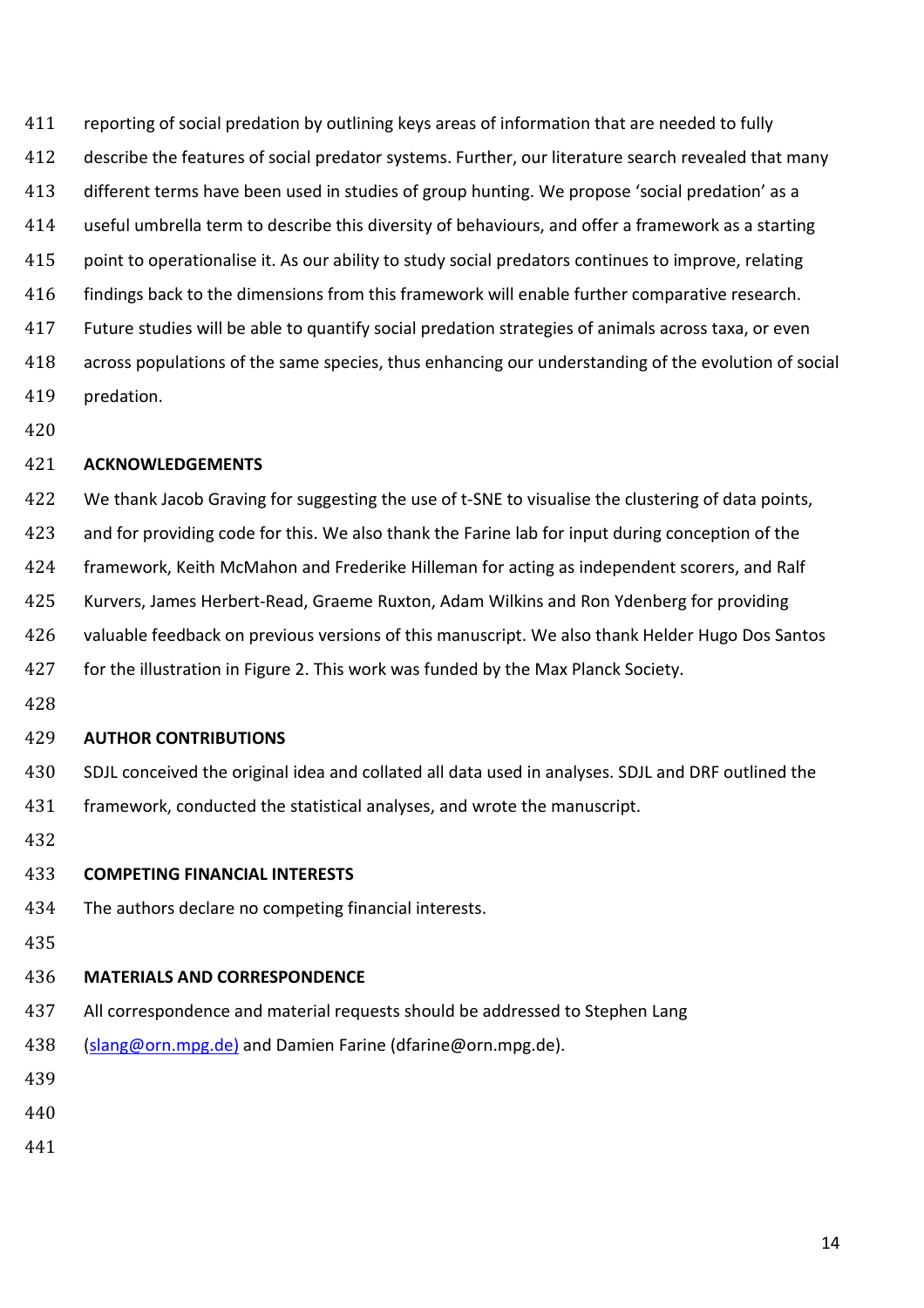**FIGURES**

- **Figure 1**. Each dimension (grey box) is split into four subclasses, scored from 0-3 (coloured circles).
- Each of the four sub-classes of a dimension can also be more broadly classified by presence or
- absence of its key feature (social, signalling, specialisation, allocation, or dependence).
- 
- **Figure 2**. Dimensionality reduction of the scores across all five dimensions for 77 taxonomic examples (see Supplementary Figure 3 for all species names). Each point reflects a specific animal group scored using our social predation framework, and outlined letters refer to which taxonomic group they belong to (see Box 1). The scores for each dimension are depicted by differently coloured sections of the star plot, with the increasing size of each coloured section reflecting higher scores (0-3). The dimensionality-reduction algorithm (t-SNE [80]) positions multi-dimensional data points that are more similar closer to one another. The coloured background polygons are the result of a Gaussian Mixture Model clustering algorithm [81] that is used to identify groups of species with similar social predation strategies, enabling comparison to existing frameworks (see Box 3).
- 
-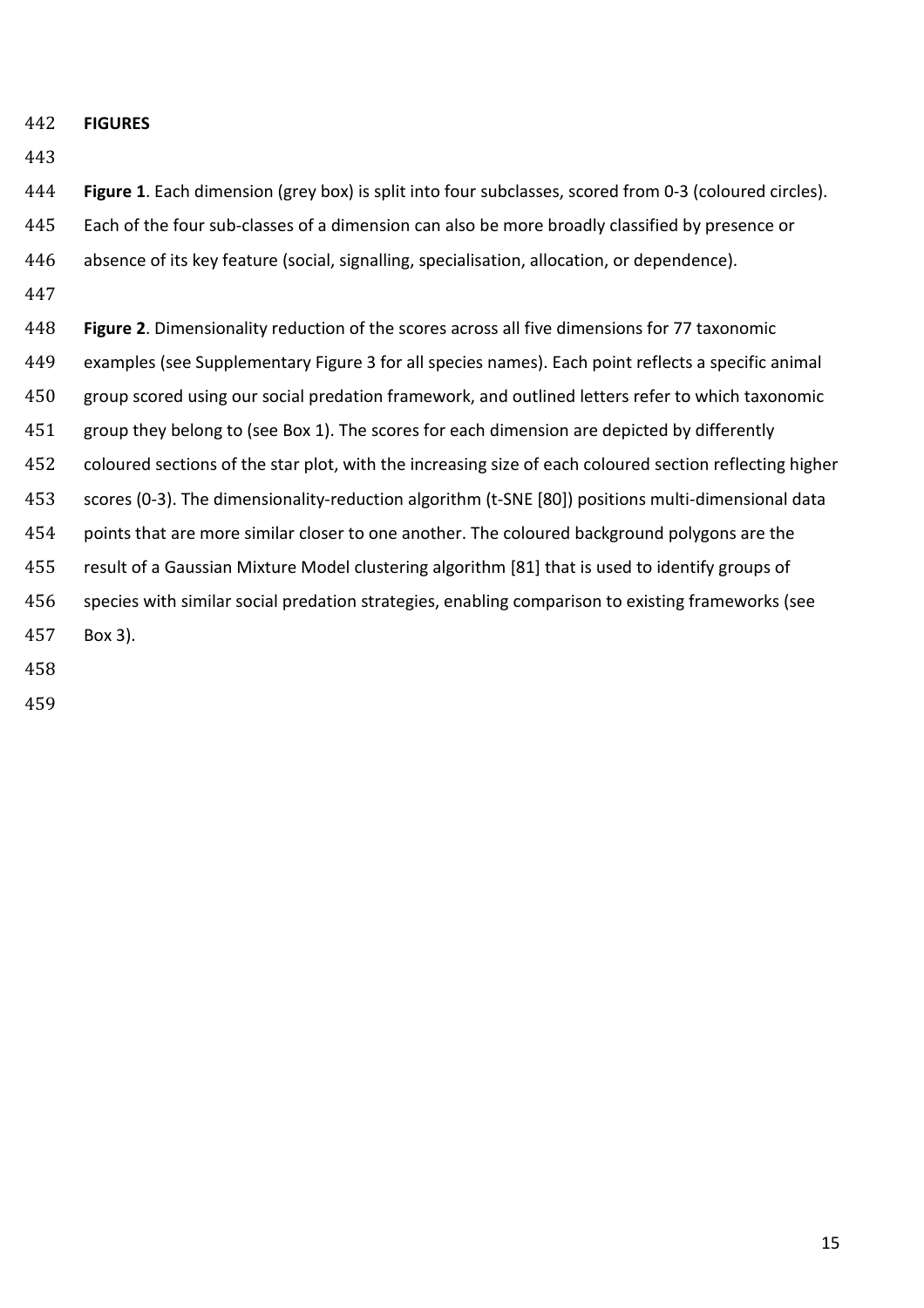- **REVIEW BOXES**
- 

#### *BOX 1* **– Interspecific cases of social predation:**

 Consideration of social predation often comes with a tacit assumption that it requires complex social mechanisms to evolve. However, there are many examples where individuals from different species exhibit social predation behaviours. These suggest that the underlying processes facilitating social predation can be relatively simple. Here we briefly review three examples of interspecific social predation.

 Commensalistic relationships can form between predator species when associations benefit individuals from one species at no cost or benefit to **heterospecifics**. Ethiopian wolves (*Canis simensis*), for example, associate with herds of gelada monkeys to form interspecific groups. Gelada herds flush small rodents as they move through vegetation, and Ethiopian wolves have a higher rate of prey capture when moving with baboon troops [83]. The wolves' strategy appears valuable enough that they will forgo the chance to easily take juvenile geladas (resulting in expulsion) so that 475 they can retain the benefits of hunting within the group.

 Interspecific groups can also mutualistically benefit all individuals involved. Several studies investigating the associations between seabirds and subsurface predators have shown a higher rate of prey capture for all individuals involved in heterospecific social predation, as each predator species drives prey towards the other [70]. Examples include wedge-tailed shearwaters (*Puffinus pacificus*) and skipjack tuna (*Katsuwonus pelamis*) that non-randomly associate with surface- hunting fish [12]. Though generally facultative (shearwaters can also feed without heterospecifics), there are cases of apparently obligate relationships. Frigate birds (*Fregata spp.*) and sooty tern (*Sterna fuscata*) are rarely seen foraging independently of subsurface predators such as tuna [82].

 Sophisticated interspecific relationships also exist where individuals use active communication and have complementary hunting skills that maximize their hunting success when hunting as heterospecific groups. One example is social predation by grouper and giant moray eel [11]. Using body movements, groupers actively signal to morays to initiate foraging, and direct them to the locations of prey. The specific hunting strategies of each species are complementary, with morays flushing prey from crevasses and groupers flushing them into crevasses. The result is that hunting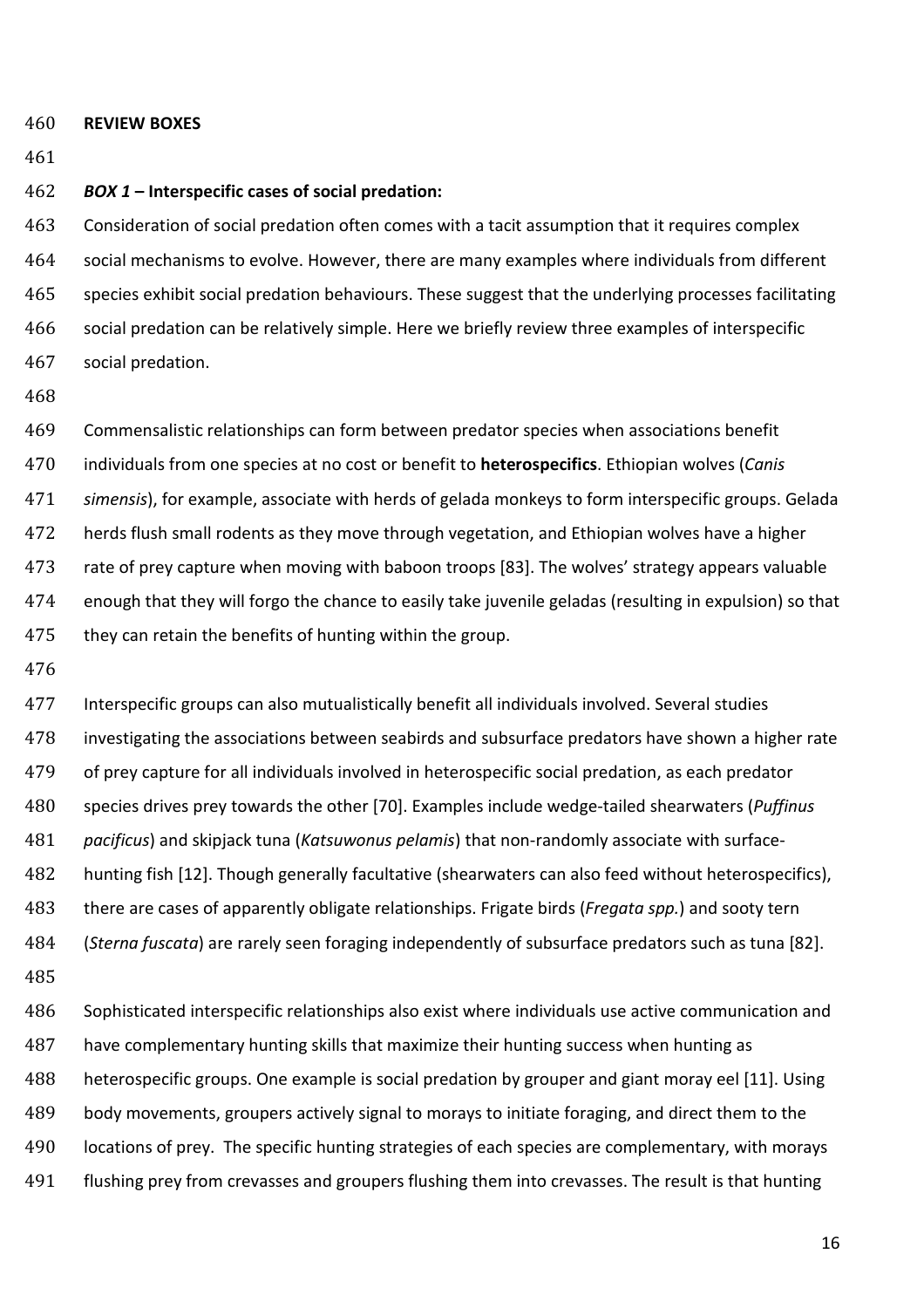- success for both groupers and moray eels is almost five times greater when hunting together than
- when individuals hunt alone [11]. Such examples demonstrate that certain features of social
- predation can be found in a range of heterospecific predator groups [84, 85], highlighting the
- extent to which social predation behaviours can evolve from direct fitness benefits without
- requiring indirect benefits such as kin selection [35].
-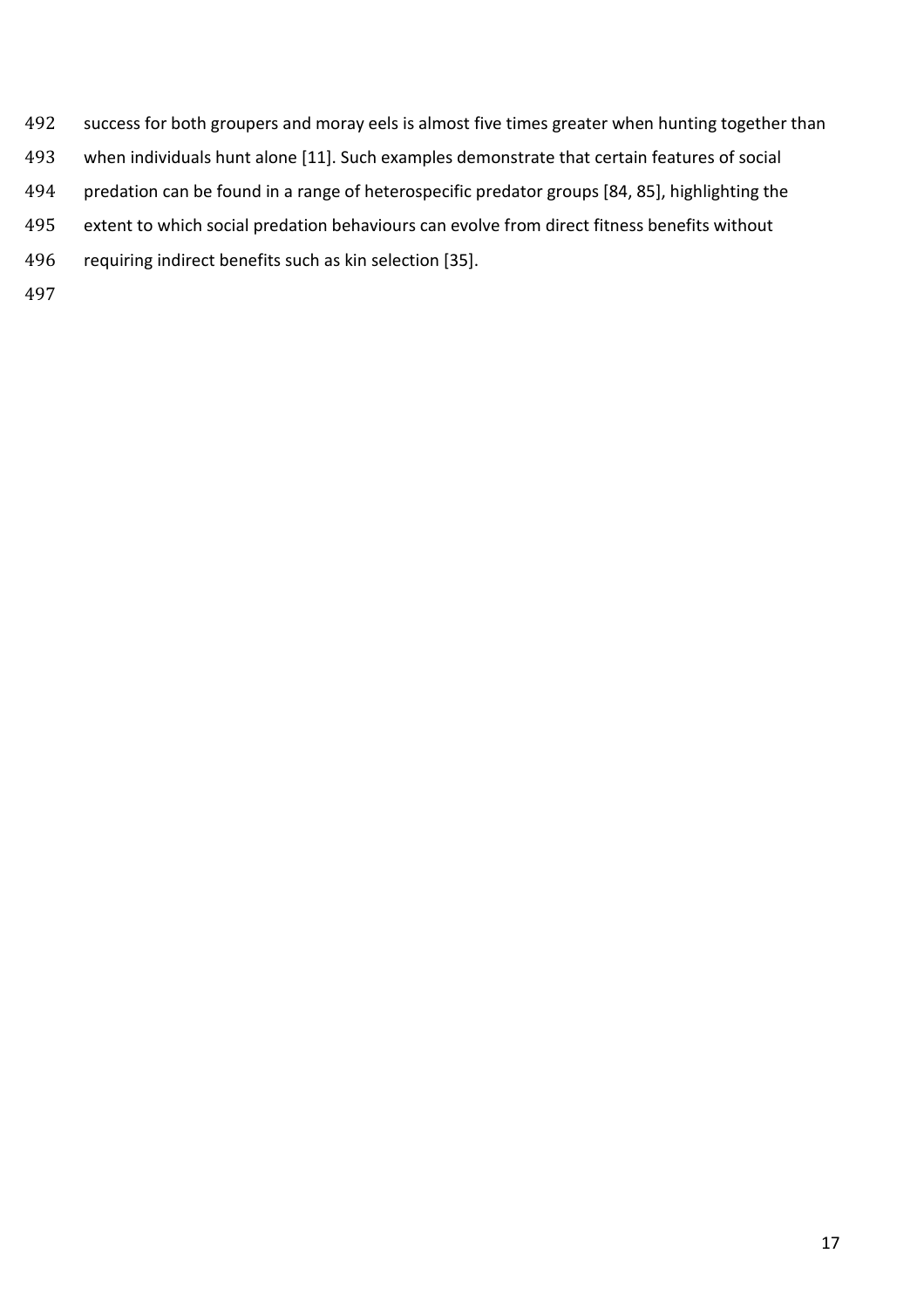#### *BOX 2 –* **How technology is advancing the understanding of animal movement**

 Modern improvements to animal tracking technologies are enabling researchers to collect fine- scale movement data over extended time periods [86]. Of particular relevance to the study of social predation is the ability to simultaneously track multiple individuals at once. With high-resolution positioning data collected from GPS tags, orientation data using magnometers, and movement data collected using accelerometers, it is now possible to explore in detail some of the mechanisms that underpin the group-level movement dynamics during group hunts.

 Recent work investigating social decision-making in baboon troops used modern GPS-collars that collected high-accuracy (0.5m) spatial data at high temporal resolution (1hz), allowing for comprehensive study of individual movements, and analysis of group-level collective outcomes [87]. Such tracking techniques can be effectively applied to social predator systems to study how group members initiate and coordinate hunts, and capture information about the amount of energy hunters expend under different conditions. For example, recent tracking studies on African wild dogs have used high-resolution GPS tags on all members of a pack to investigate the use of group-level hunting strategies in dense habitats [88]. GPS tags with additional functions could also be used to understand aspects of hunting behaviour not possible with conventional tags. For instance, gaps in the understanding of how vocal communication influences hunting behaviour (see **Box 4: Outstanding questions**) could be addressed using GPS tags capable of audio-recording individual vocalisations. More generally, even though studies employing novel technology will rely heavily on theory because of the challenges of carrying field experiments [8, 87, 89], the ability to conduct experiments will also be facilitated by technological advances (e.g. [90]).

 One caveat of fitting GPS tags to predators is that the identity, behaviour and fate of prey is often unknown. Future studies will be able to follow whole social groups of both predators and prey simultaneously. This will allow researchers to better understand many aspects of the hunt – from how predators select and pursue targets, the ultimate outcome of predation events, and the downstream responses of prey to predation pressure. Previous research has already demonstrated how combining tracking data from predators and prey can provide novel insights into how predator-prey dynamics shape ecosystem structure [89]. Non-invasive forms of animal tracking that can locate and identify untagged individuals (for example drones) are also likely to become reliable, cost-effective and practical methods to track groups of free-living animals [91-93]. In many cases,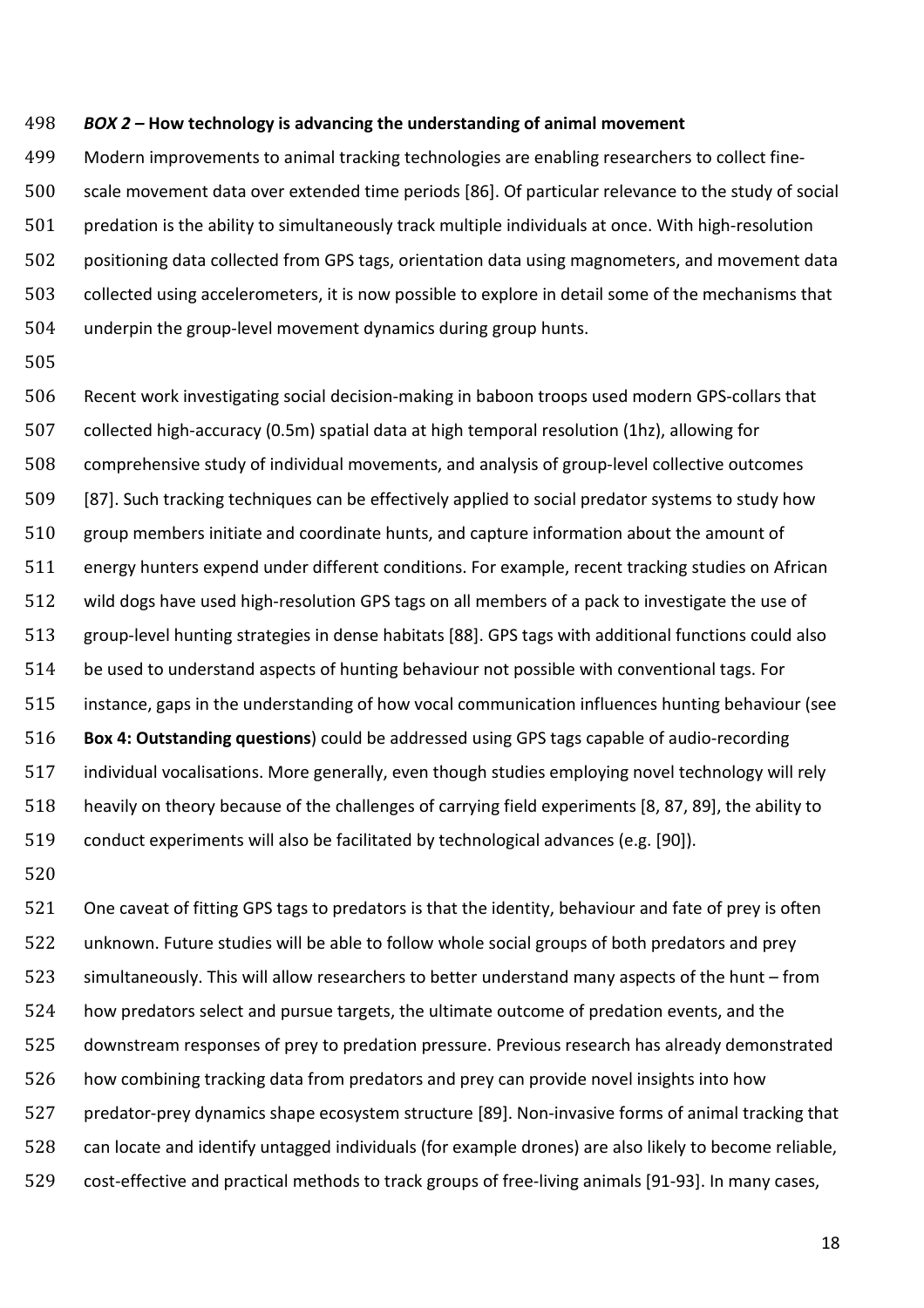these technologies will not replace human observations, but will facilitate better quantification of behaviour during hunts [94, 95].

 Finally, combining long-term tracking of animals with modern methods for extracting data on the hormonal profiles from passive samples (e.g. faecal) will yield greater insights into some of the physiological mechanisms underlying group hunting behaviour, as well as prey responses. For example, integrating such data with information from GPS tags about individual propensity to join hunts, their role in the hunt (for example the effort expended or relative position), and the rate of agonistic or affiliative behaviours towards others. Thus, recent technological developments in animal tracking are making it possible to collect more information from a growing selection of social predators and their prey—and for longer periods of time, thus gaining insights into both the proximate and ultimate drivers of social predation.

542<br>543 Figure B2.1. Technology is facilitating new insights into social predation. GPS tags fitted to predators, such as (a) African wild dogs (photo: J. Myatt [88]), and prey, such as (b) plains zebra (photo: D. Rubenstein), will enable detailed studies into the mechanisms of the hunt. (c) Unmanned aerial vehicles (UAVs) will enable simultaneous video tracking of predators and prey (photo: NOAA fisheries, Vancouver Aquarium [93]), while other sensing technologies, such as (d) sonar (image: N.O. Handegard [62]), can be used to track the interactions between predator and prey in more visually-restricted tracking environments.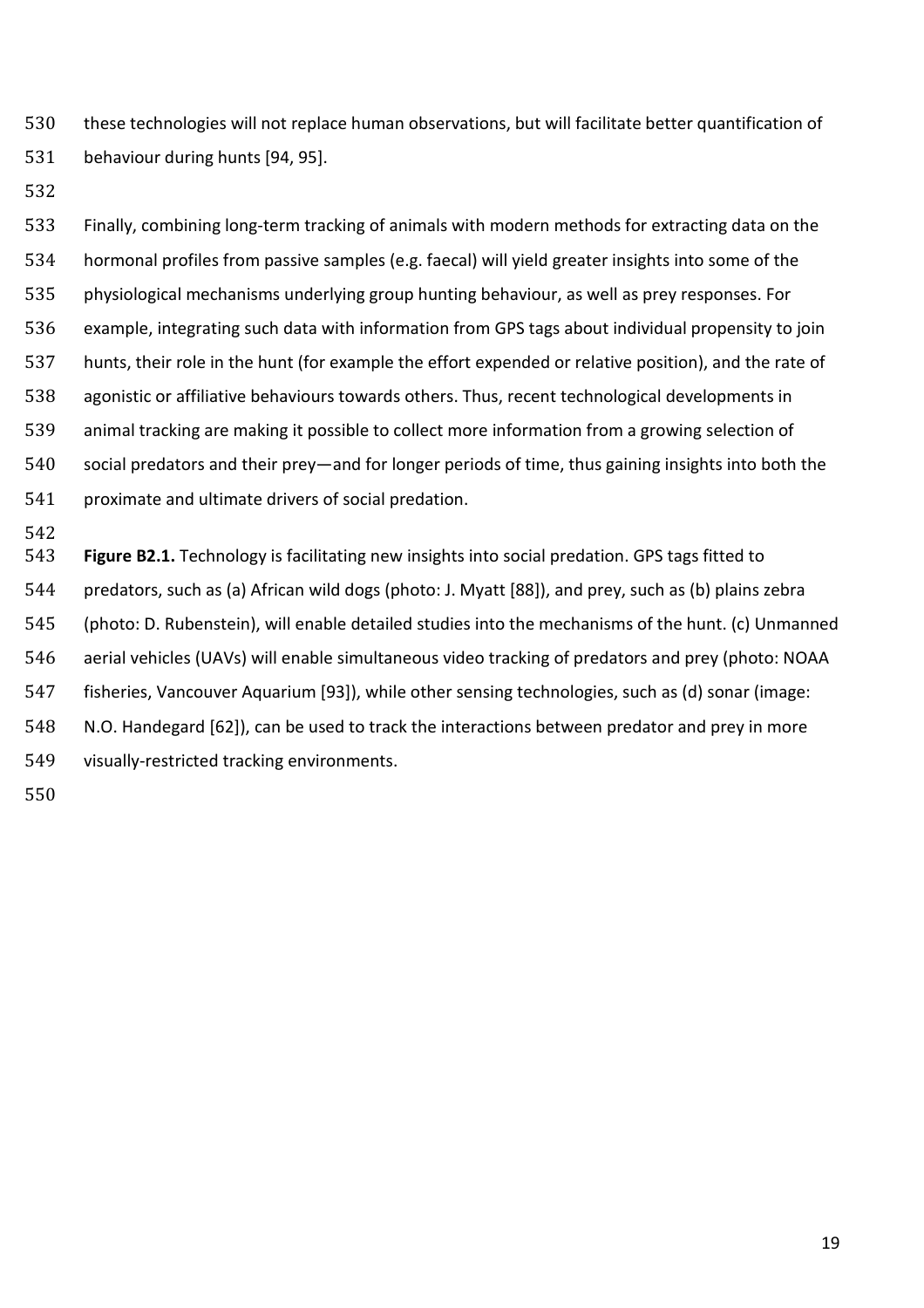#### *BOX 3* **– Scoring with existing frameworks**

 All currently used classification schemes of social predation represent one-dimensional continuums, ranging from passive or non-cooperative systems, to fully cooperative groups [15-17]. To evaluate the benefits of using a multi-dimensional approach to quantifying social predation strategies, we identified clusters of species with similar combinations of behaviours in the framework (coloured clusters in Figure 2). We then scored examples using two existing one- dimensional schemes for defining cooperative hunting: Ellis [16] and Bailey et al. [17] (see Supplementary Tables 1-2 for the detailed classification schemes) . Combining these scores enabled us to evaluate the differences between our multi-dimensional framework and current methods of classifying social predation. If the social predation framework makes no improvements on the existing classification methods, we would expect each of the clusters from Figure 2 to align with the classification groups from the existing frameworks.

 As shown by Figure **B3.1**, both the Ellis [16] and Bailey [17] frameworks appear to capture only the extremes of the social predation spectrum (which corresponds with our findings from section 7). These extremes are likely to represent what would normally be defined as cooperative social predators (red and green), such as killer whales or chimpanzees; and largely non-social predators (light blue and turquoise) like osprey or crocodiles. By contrast, other species that are clearly clustered in the social predation framework are poorly represented in the existing frameworks, for instance the light green, purple, and pink clusters. The extensive overlap of such clusters, particularly following Bailey's [17] definitions, highlights how using a one-dimensional scheme only partially describes the diversity of hunting strategies exhibited by some social predators. 

 **Figure B3.1**. Results of scoring each animal group according to the Bailey [17] (**a**) and Ellis [16] (**b**) frameworks. Each row depicts a specific animal group. The column position of each point denotes the category in which the example fits according to the focal classification scheme. Point colour corresponds to the cluster assigned by the clustering algorithm used in Figure 2, and the intensity of the background colour highlights the relative proportion of animal groups from the same cluster in a single category.

- 
- 
-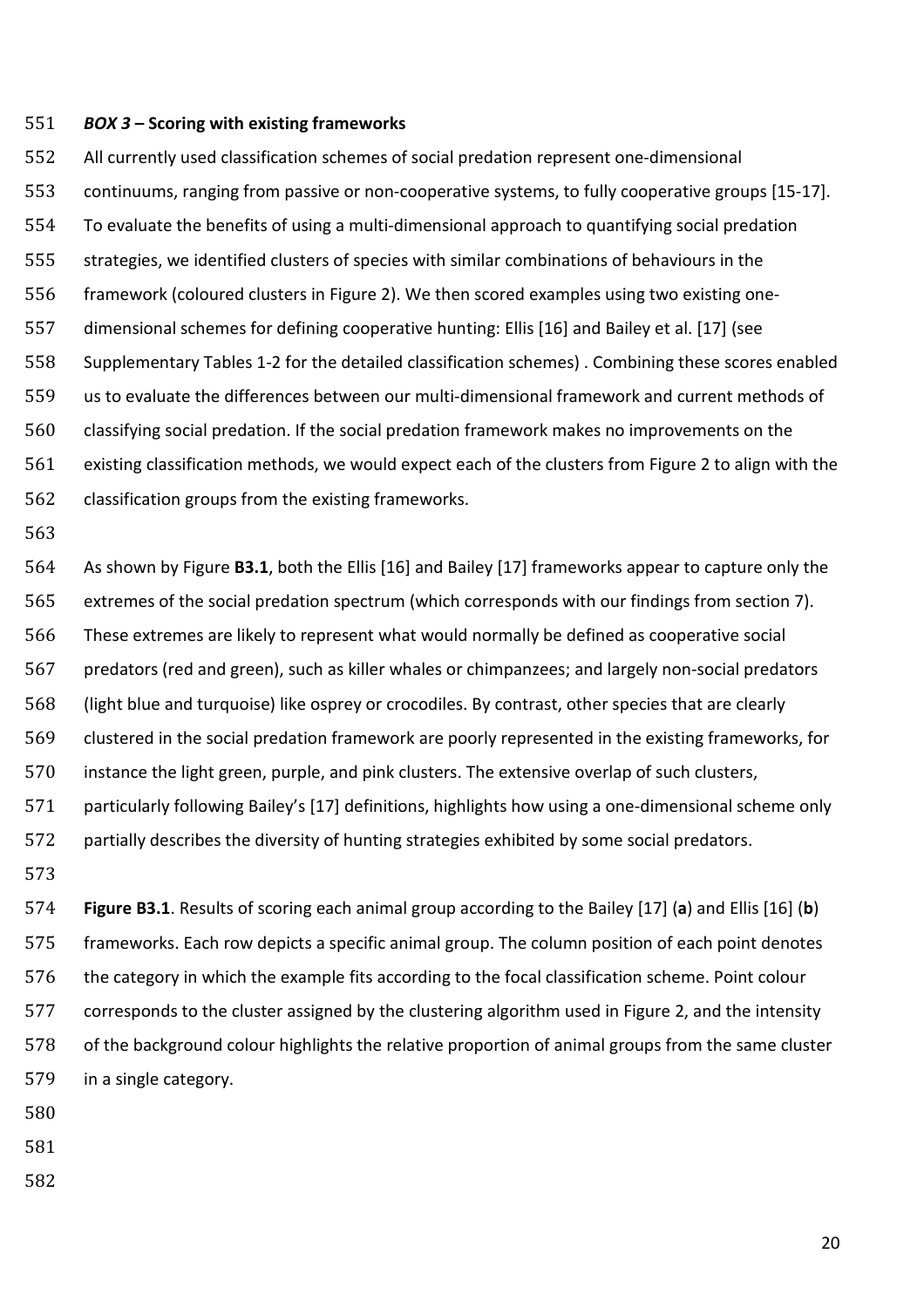#### *BOX 4* **– OUTSTANDING QUESTIONS**

 Examining the distribution of species scored using our framework has enabled us to identify both gaps in the literature and key questions arising in the study of social predation.

- 
- Gaps:

 Many studies of social predation only acknowledge the use of communication signals when these are obvious, and the response to cues remains largely untested. As a result, the extent to which groups of predators use active signals or pick up on the cues of others is not completely understood. Wolves, for example, use vocalisations, body posture and olfactory signals to communicate within and between groups [24, 96], but the extent to which they use such signals in the context of hunting – specifically to initiate hunts or synchronise attacks – remains poorly understood. In mixed-species predator groups, it is unclear how much active communication occurs between species, and whether individuals actively target communication to heterospecifics.

 Population-level differences appear to be an important source of variation in strategies among groups of social predators. Recent studies support the idea that cultural evolution could play an important population-level role in the formation and maintenance of social predation strategies [97]. Further, very little is known about how such social predation strategies are improved or adapted over time – both on an individual level and between generations [98]. The underlying genetic and developmental mechanisms, as well as plasticity, associated with social predation strategies remain unexplored.

#### Key questions arising:

 The strong clustering emerging from our multi-dimensional framework raises the question of how many different pathways exist for social predation to evolve. Several examples from very different taxonomic groups demonstrate similar social predation strategies, whereas closely related species can demonstrate widely divergent strategies (**Figure 2**). Thus, integrating data using the framework into a phylogenetic analysis will yield novel insights into social evolution, including whether there is any convergent evolution towards social predation strategies.

 The strong correlation between sociality and multiple dimensions of the framework raises the question of which traits evolved in response to selection and whether some traits arose as by-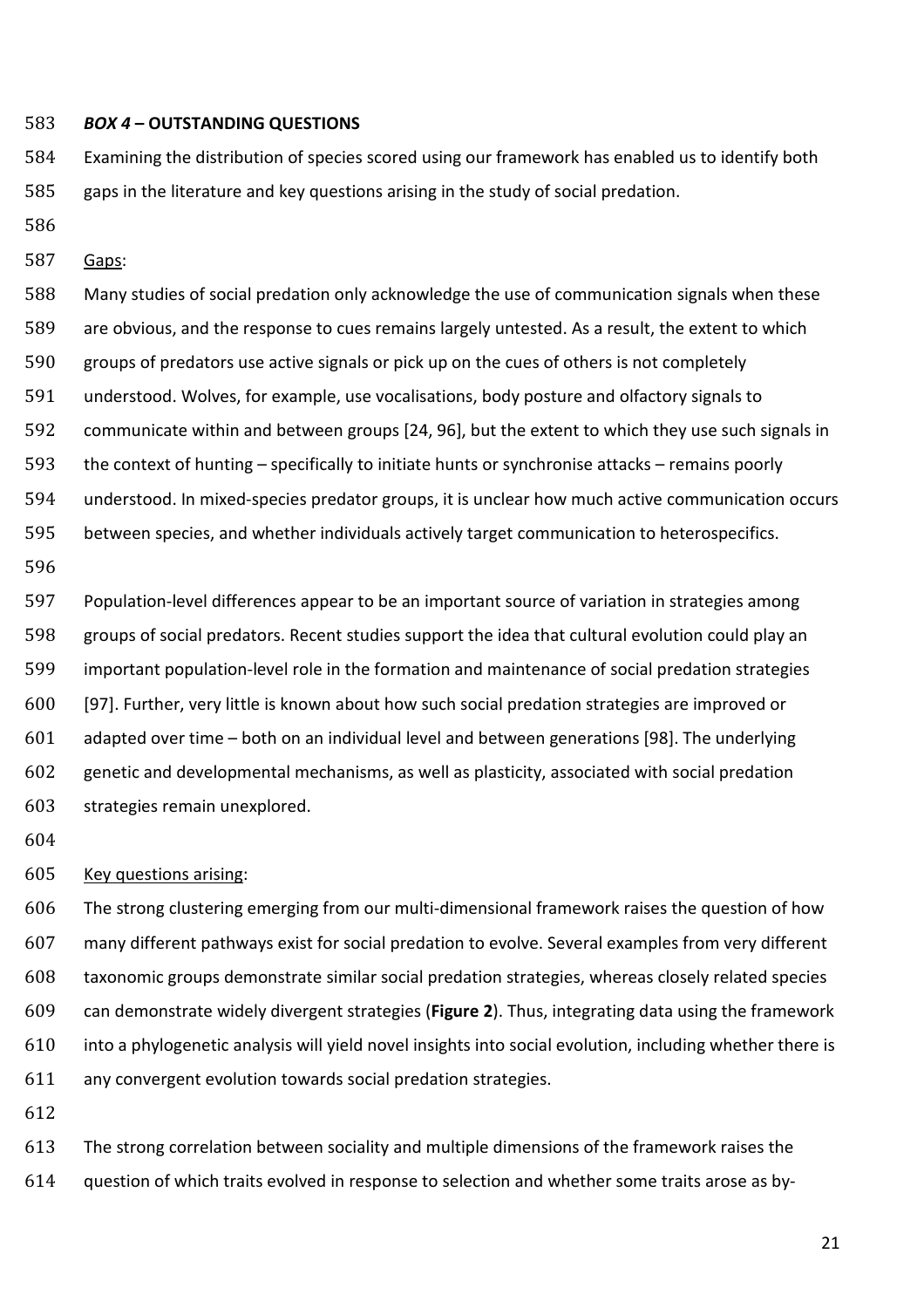- products. Which evolved first: the evolution of sociality that enabled predators to capture and
- 616 share large prey items, or the ability to capture large prey as groups that provided the foundations
- for sociality? A notable area of research will be to study how social predation fits into predator-prey
- coevolution, and to determine whether coevolution has trapped social predators into high
- dependence.
- 
- 
-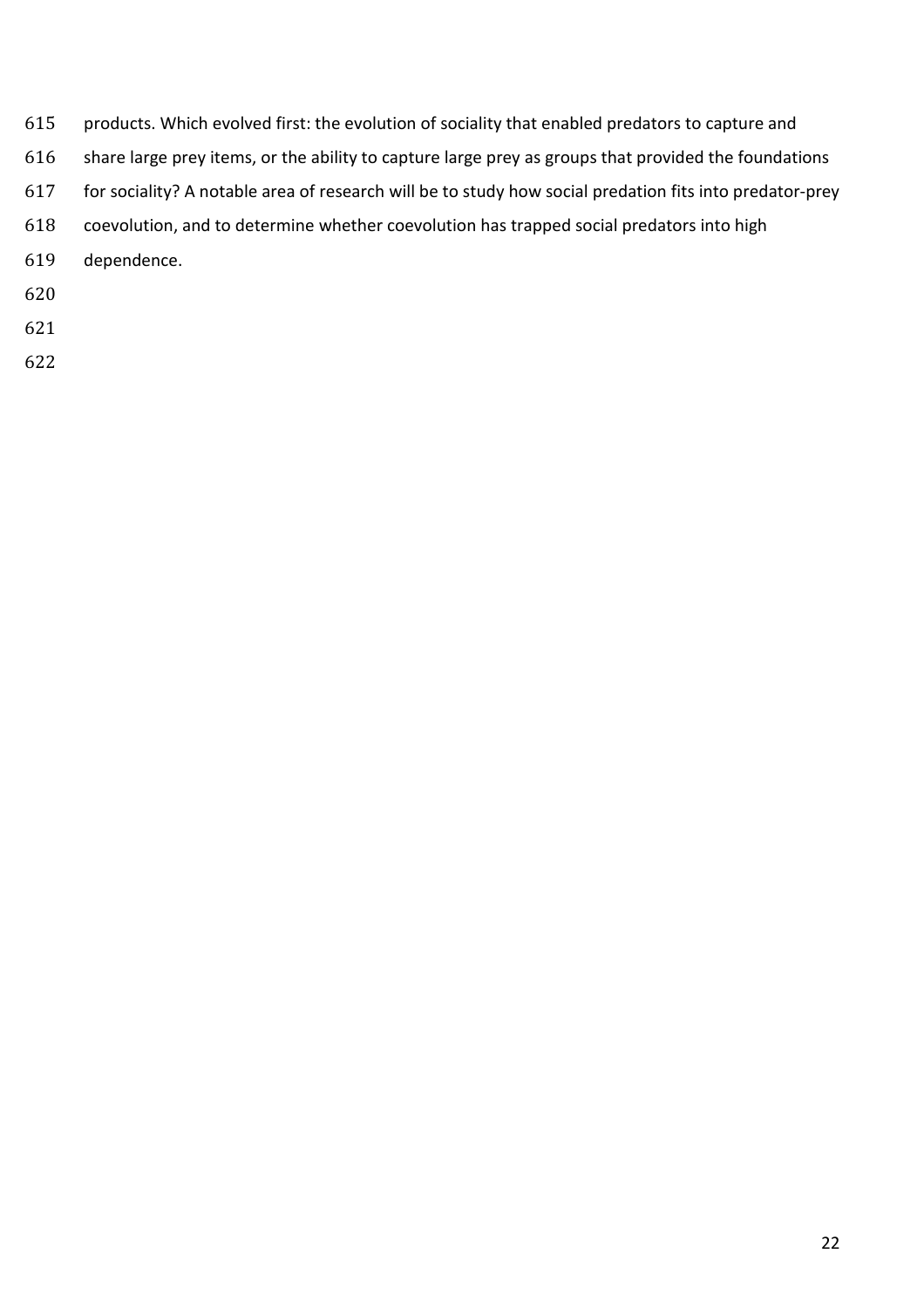#### **GLOSSARY**

- **Aggregation** Gathering of individuals attracted to a common resource.
- **Collective**  Groups with behaviours that arise from common inter-individual interaction rules.
- **- Coordinated (collective)**  Individuals relate in *time and space* to actions of others.
- **- Synchronised (collective)** Individuals relate in *time* to actions of others.
- **Conspecifics -** individuals of the same species.
- **Cooperative -** Working with others (not always as equals).
- **Fission-fusion -** Groups that change in individual membership over time.
- **Feeding**  Consumption of a food resource.
- **Foraging** The act of searching for a food resource.
- **Group** Two or more individuals that respond to the behaviour of each other.
- **Hunting**  Active searching, pursuit and capture of mobile prey animals.
- **Heterospecifics –** Individuals of a different species.
- **Local enhancement** Attraction of an individual by the presence of others.
- **Mesopredator -** A predator that is also preyed on by a superpredator.
- **Predator**  An animal that derives (at least some of) its energy by consuming other mobile animals.
- **Social foraging**  Searching for food (plants/animals) with others.
- **Social predation**  Finding, capturing and consuming other animals with others.
- **Social predator** A predator that finds, capture and consume animals with others.
- **Socially-stable**  Groups with social ties that persist in time and across contexts (feeding, breeding).
- **Superpredator -** A predator than preys on mesopredators and/or other superpredators.
- 
- 
-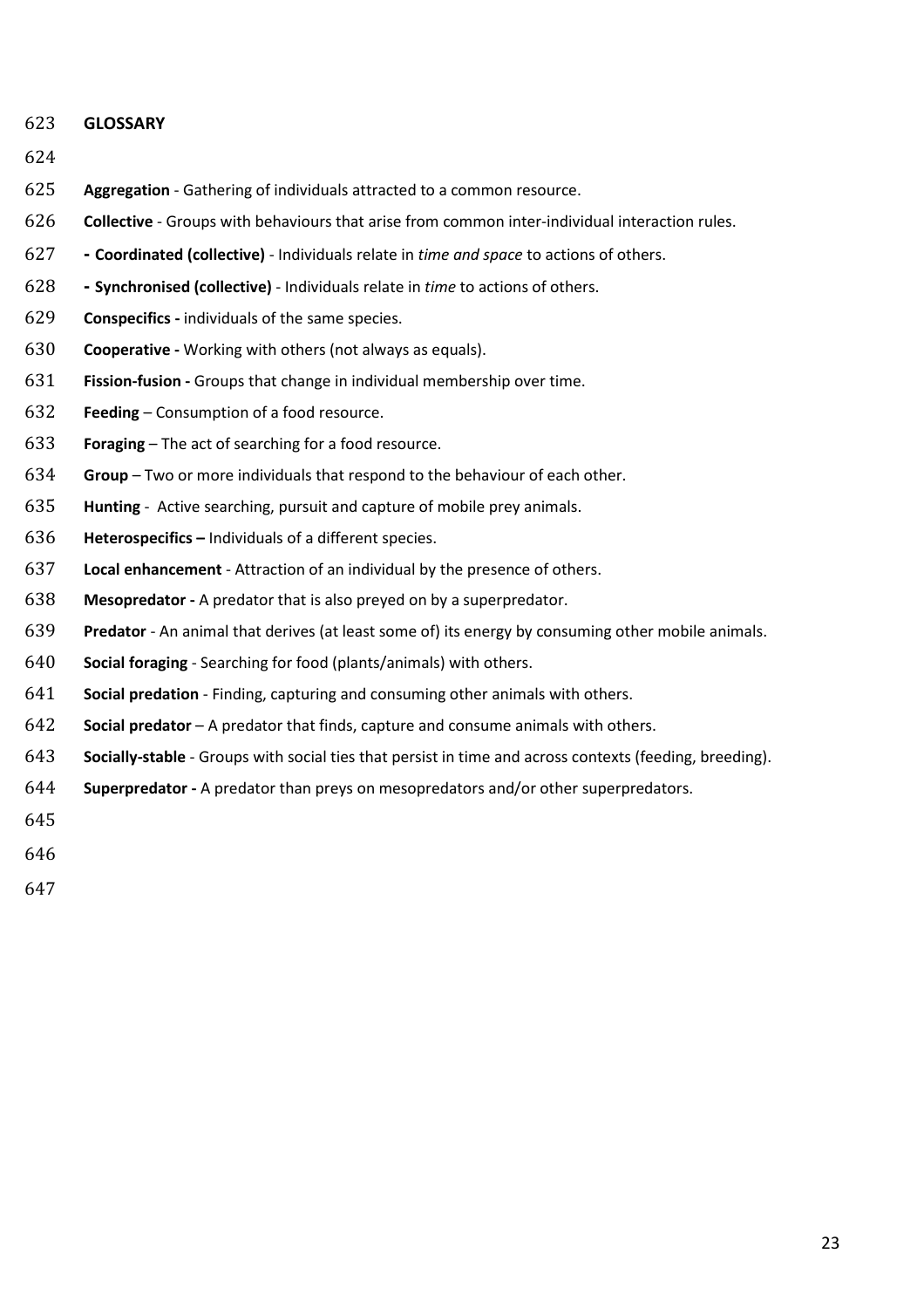#### **REFERENCES**

- 649 1. Pitcher, T.J. et al. (1982) Fish in larger shoals find food faster. Behavioral Ecology and 650 Sociobiology 10 (2), 149-151.
- Sociobiology 10 (2), 149-151.
- 2. Creel, S. (1997) Cooperative hunting and group size: assumptions and currencies. Anim Behav 54 (5), 1319-24.
- 653 3. Luhrs, M.L. et al. (2012) Strength in numbers: males in a carnivore grow bigger when they<br>654 associate and hunt cooperatively. Behavioral Ecology 24 (1), 21-28.
- associate and hunt cooperatively. Behavioral Ecology 24 (1), 21-28.
- 4. MacNulty, D.R. et al. (2014) Influence of group size on the success of wolves hunting bison. PloS one 9 (11), e112884.
- 657 5. Macdonald, D.W. (1983) The ecology of carnivore social behaviour. Nature 301 (5899), 379-384.<br>658 6. Krause, J. and Ruxton, G.D. (2002) Living in groups, Oxford University Press.
- 658 6. Krause, J. and Ruxton, G.D. (2002) Living in groups, Oxford University Press.<br>659 7. Schaller. G.B. (2009) The Serengeti lion: a study of predator-prev relations. I
- 7. Schaller, G.B. (2009) The Serengeti lion: a study of predator-prey relations, University of Chicago 660 Press.<br>661 8. Pac
- 8. Packer, C. and Ruttan, L. (1988) The Evolution of Cooperative Hunting. The American Naturalist
- 132 (2), 159-198. 663 9. Dawkins, R. and Krebs, J.R. (1979) Arms races between and within species. Proceedings of the 664 Royal Society of London B: Biological Sciences 205 (1161), 489-511.
- Royal Society of London B: Biological Sciences 205 (1161), 489-511. 10. Clutton-Brock, T. (2009) Cooperation between non-kin in animal societies. Nature 462 (7269),
- 666 51-7.<br>667 11. Bs 667 11. Bshary, R. et al. (2006) Interspecific communicative and coordinated hunting between groupers 668 and giant moray eels in the Red Sea. PLoS Biol 4 (12), e431. and giant moray eels in the Red Sea. PLoS Biol 4 (12), e431.
- 669 12. Hebshi, A.J. et al. (2008) Associations between seabirds and subsurface predators around Oahu,<br>670 Hawaii. Aquatic Biology 19 (3), 89-98. Hawaii. Aquatic Biology 19 (3), 89-98.
- 13. Elliser, C.R. and Herzing, D.L. (2016) Long-term interspecies association patterns of Atlantic
- bottlenose dolphins,Tursiops truncatus, and Atlantic spotted dolphins,Stenella frontalis, in the 673 Bahamas. Marine Mammal Science 32 (1), 38-56.<br>674 14. Beauchamp, G. (2013) Social predation: how  $\epsilon$
- 674 14. Beauchamp, G. (2013) Social predation: how group living benefits predators and prey, Elsevier.<br>675 15. Boesch, C. and Boesch, H. (1989) Hunting behavior of wild chimpanzees in the Taï National Park
- 675 15. Boesch, C. and Boesch, H. (1989) Hunting behavior of wild chimpanzees in the Taï National Park.<br>676 American Journal of Physical Anthropology 78 (4), 547-573.
- American Journal of Physical Anthropology 78 (4), 547-573. 16. Ellis, D.H. et al. (1993) Social Foraging Classes in Raptorial Birds. BioScience 43 (1), 14-20.
- 678 17. Bailey, I. et al. (2012) Group hunting within the Carnivora: physiological, cognitive and<br>679 environmental influences on strategy and cooperation. Behavioral Ecology and Sociobiolog
- environmental influences on strategy and cooperation. Behavioral Ecology and Sociobiology 67 (1), 1-17.
- 681 18. Kruuk, H. (1972) The spotted hyena: a study of predation and social behavior, University of 682 Chicago Press.
- 682 Chicago Press.<br>683 19. Busse, C.D. 19. Busse, C.D. (1978) Do chimpanzees hunt cooperatively? The American Naturalist 112 (986), 767- 770.
- 20. Goodall, J. (1986) The chimpanzees of Gombe: Patterns of behavior, Belknap Press of Harvard
- 686 University Press.<br>687 21. Lonnstedt, O. 21. Lonnstedt, O.M. et al. (2014) Lionfish predators use flared fin displays to initiate cooperative hunting. Biol Lett 10 (6).
- 22. Muro, C. et al. (2011) Wolf-pack (Canis lupus) hunting strategies emerge from simple rules in
- computational simulations. Behav Processes 88 (3), 192-7. 691 23. Marsh, S.L., Fish fauna observations at the Kermadec Island Group (NZ), Tane, 1985.<br>692 24. Nowak, S. et al. (2006) Howling activity of free-ranging wolves (Canis lupus) in the Bi
- 24. Nowak, S. et al. (2006) Howling activity of free-ranging wolves (Canis lupus) in the Białowieża
- Primeval Forest and the Western Beskidy Mountains (Poland). Journal of Ethology 25 (3), 231-237.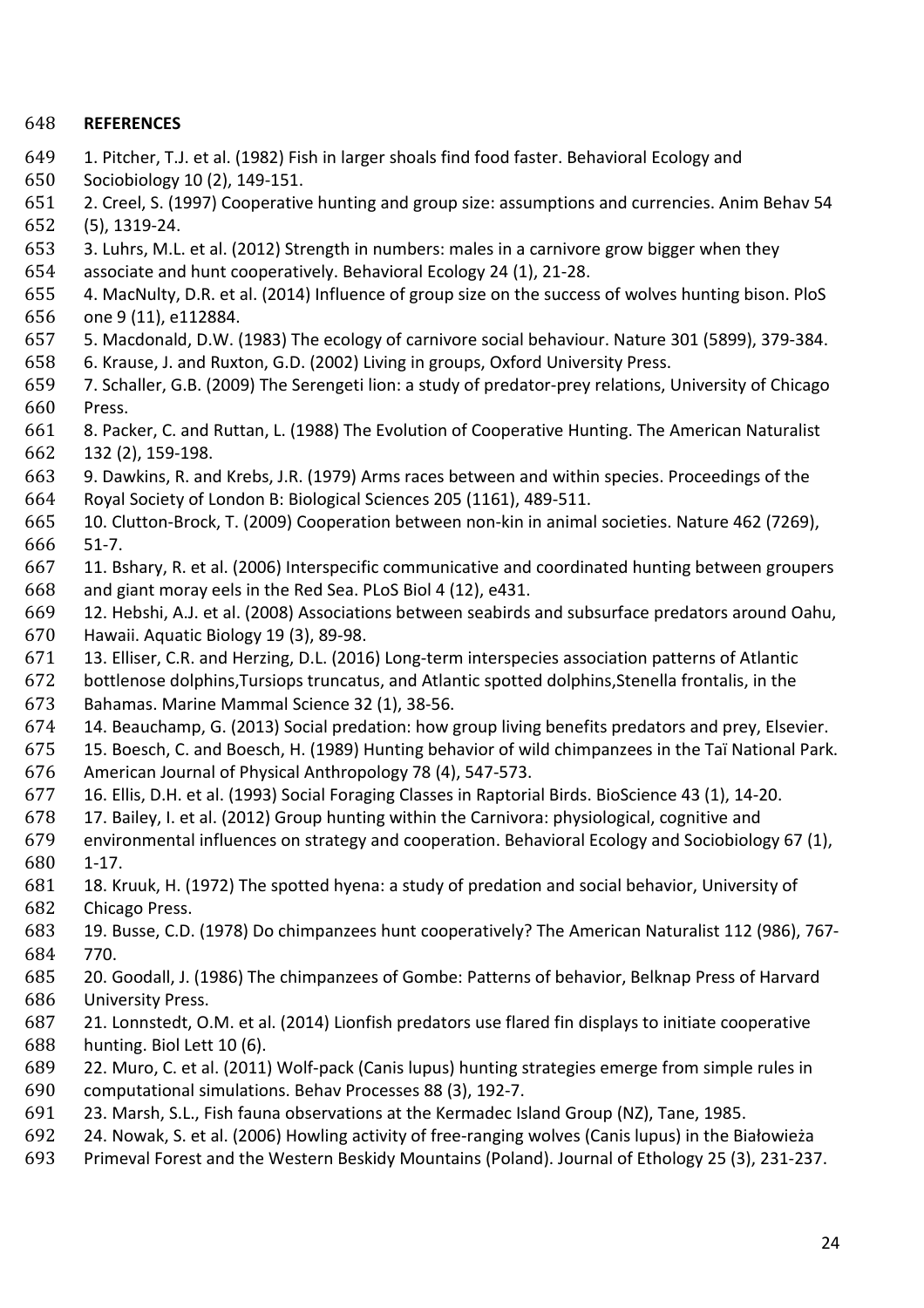- 694 25. Sumpter, D.J. (2006) The principles of collective animal behaviour. Philos Trans R Soc Lond B
- 695 Biol Sci 361 (1465), 5-22.
- 696 26. Sunquist, M.E. (1981) The social organization of tigers (Panthera tigris) in Royal Chitawan
- 697 National Park, Nepal, Smithsonian Institution Press Washington, DC, USA:.<br>698 27. Eklöv, P. (1992) Group foraging versus solitary foraging efficiency in pis 698 27. Eklöv, P. (1992) Group foraging versus solitary foraging efficiency in piscivorous predators: the 699 perch, Perca fluviatilis, and pike, Esox lucius, patterns. Animal Behaviour 44, 313-326.
- 699 perch, Perca fluviatilis, and pike, Esox lucius, patterns. Animal Behaviour 44, 313-326.<br>700 28. Newton, I. (2010) The sparrowhawk, A&C Black.
- 700 28. Newton, I. (2010) The sparrowhawk, A&C Black.
- 701 29. Deacy, W. et al. (2016) Kodiak brown bears surf the salmon red wave: direct evidence from GPS<br>702 collared individuals. Ecology 97 (5), 1091-1098.
- 702 collared individuals. Ecology 97 (5), 1091-1098. 703 30. Clark, C.W. and Mangel, M. (1986) The evolutionary advantages of group foraging. Theoretical<br>704 population biology 30 (1), 45-75.
- 704 population biology 30 (1), 45-75.<br>705 31. Silk, M.J. et al. (2014) The imp 705 31. Silk, M.J. et al. (2014) The importance of fission–fusion social group dynamics in birds. Ibis 156<br>706 (4), 701-715.
- 706 (4), 701-715. 707 32. Wilson, R.P. et al. (1986) Group Size in Foraging African Penguins (Spheniscus demersus).<br>708 Ethology 72 (4), 338-341.
- 708 Ethology 72 (4), 338-341.
- 709 33. Takahashi, A. et al. (2004) Synchronous diving behavior of Adélie penguins. Journal of Ethology 710 22 (1), 5-11.
- 711 34. Queiroz, H. and Magurran, A.E. (2005) Safety in numbers? Shoaling behaviour of the Amazonian<br>712 red-bellied piranha. Biology letters 1 (2), 155-157. 712 red-bellied piranha. Biology letters 1 (2), 155-157.<br>713 35. Dugatkin, L.A. (1997) The Evolution of Coopera
- 713 35. Dugatkin, L.A. (1997) The Evolution of Cooperation. BioScience 47 (6), 355-362.<br>714 36. Whitehead, H. (1989) Formations of foraging sperm whales, Physeter macrocep
- 714 36. Whitehead, H. (1989) Formations of foraging sperm whales, Physeter macrocephalus, off the<br>715 Galapagos Islands. Canadian journal of zoology 67 (9), 2131-2139.
- 715 Galapagos Islands. Canadian journal of zoology 67 (9), 2131-2139.<br>716 37. Gordon, J.C.D., The behaviour and ecology of sperm whales of
- 716 37. Gordon, J.C.D., The behaviour and ecology of sperm whales off Sri Lanka, University of 717 Cambridge, 1987.
- 717 Cambridge, 1987. 718 38. Whitehead, H. and Arnbom, T. (1987) Social organization of sperm whales off the Galapagos<br>719 Islands, February-April 1985. Canadian Journal of Zoology 65 (4), 913-919.
- 719 Islands, February-April 1985. Canadian Journal of Zoology 65 (4), 913-919.<br>720 39. Scheel, D. and Packer, C. (1991) Group hunting behaviour of lions: a sea
- 720 39. Scheel, D. and Packer, C. (1991) Group hunting behaviour of lions: a search for cooperation.<br>721 Animal Behaviour 41 (4), 697-709.
- 721 Animal Behaviour 41 (4), 697-709.
- 722 40. Boesch, C. (1994) Cooperative hunting in wild chimpanzees. Animal Behaviour 48 (3), 653-667.<br>723 41. Funston, P. et al. (2001) Factors affecting the hunting success of male and female lions in the
- 723 41. Funston, P. et al. (2001) Factors affecting the hunting success of male and female lions in the 724 Kruger National Park. Journal of Zoology 253 (4), 419-431. 724 Kruger National Park. Journal of Zoology 253 (4), 419-431.
- 725 42. Funston, P.J. et al. (1998) Hunting by male lions: ecological influences and socioecological<br>726 implications. Animal Behaviour 56 (6), 1333-1345.
- 726 implications. Animal Behaviour 56 (6), 1333-1345.<br>727 43. Berdahl, A. et al. (2013) Emergent sensing of co 727 43. Berdahl, A. et al. (2013) Emergent sensing of complex environments by mobile animal groups.<br>728 Science 339 (6119), 574-576.
- 728 Science 339 (6119), 574-576.<br>729 44. Arganda, S. et al. (2012) A
- 729 44. Arganda, S. et al. (2012) A common rule for decision making in animal collectives across species.<br>730 Proceedings of the National Academy of Sciences 109 (50), 20508-20513.
- 730 Proceedings of the National Academy of Sciences 109 (50), 20508-20513.<br>731 45. Herbert-Read, J. (2016) Understanding how animal groups achieve coor
- 731 45. Herbert-Read, J. (2016) Understanding how animal groups achieve coordinated movement.<br>732 Journal of Experimental Biology 219 (19), 2971-2983.
- 732 Journal of Experimental Biology 219 (19), 2971-2983.
- 733 46. Krebs, J.R. (1974) Colonial nesting and social feeding as strategies for exploiting food resources 734 in the Great Blue Heron (Ardea herodias). Behaviour 51 (1), 99-134.
- 734 in the Great Blue Heron (Ardea herodias). Behaviour 51 (1), 99-134.<br>735 47. Anderson, J.G. (1991) Foraging behavior of the American white p 735 47. Anderson, J.G. (1991) Foraging behavior of the American white pelican (Pelecanus<br>736 erythrorhyncos) in western Nevada. Colonial Waterbirds, 166-172.
- 736 erythrorhyncos) in western Nevada. Colonial Waterbirds, 166-172.<br>737 48. Greene, E. (1987) Individuals in an osprey colony discriminate b
- 737 48. Greene, E. (1987) Individuals in an osprey colony discriminate between high and low quality<br>738 information. Nature 329 (6136), 239-241.
- 738 information. Nature 329 (6136), 239-241. 739 49. Dechmann, D.K. et al. (2010) Group hunting—a reason for sociality in molossid bats? PLoS One<br>740 5 (2), e9012.
- 5 (2), e9012.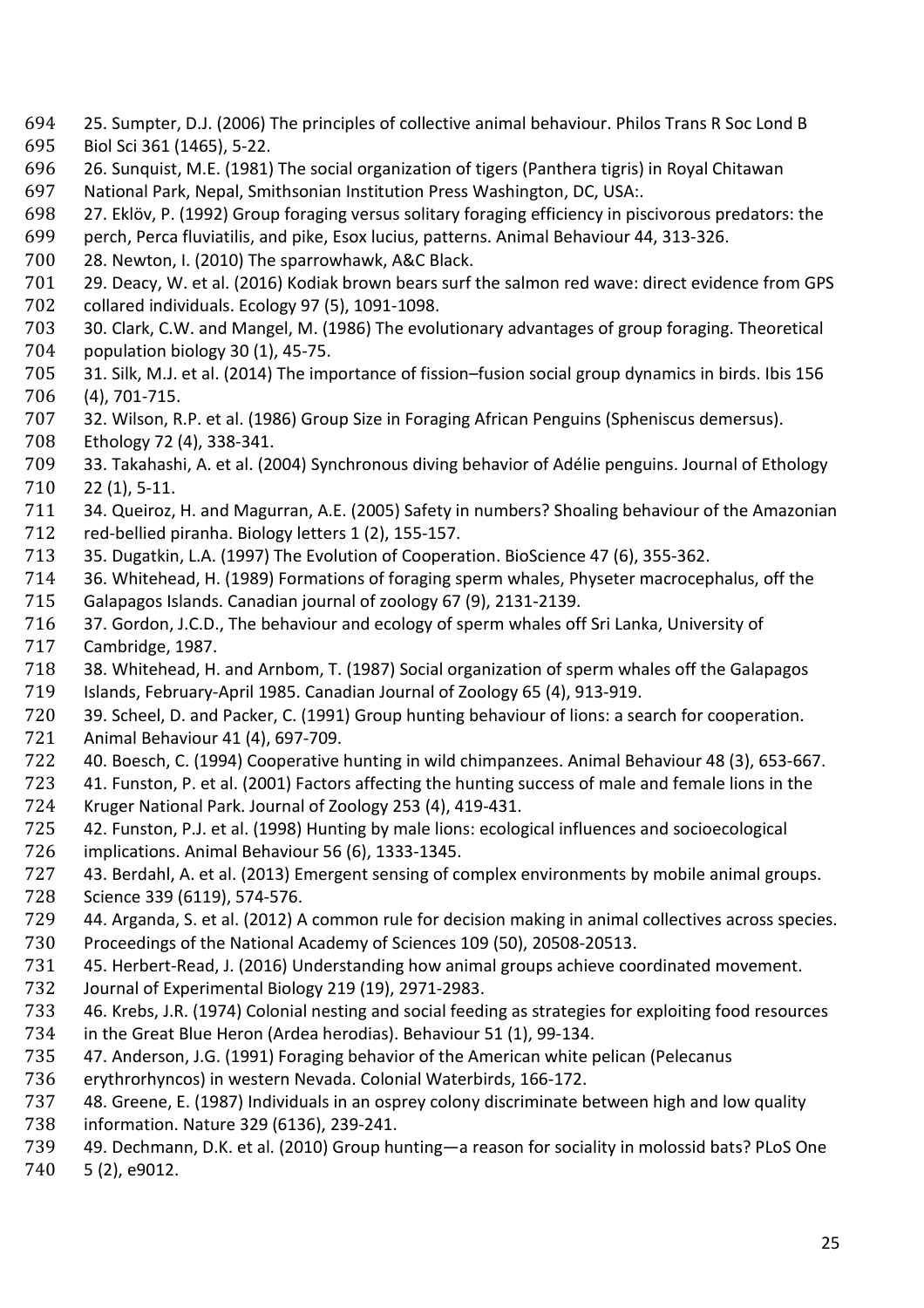- 741 50. Brown, C.R. et al. (1991) Food-sharing signals among socially foraging cliff swallows. Animal<br>742 Behaviour 42 (4). 551-564.
- 742 Behaviour 42 (4), 551-564.
- 743 51. Lima, S.L. and Dill, L.M. (1990) Behavioral decisions made under the risk of predation: a review<br>744 and prospectus. Canadian Journal of Zoology 68 (4), 619-640. 744 and prospectus. Canadian Journal of Zoology 68 (4), 619-640.<br>745 52. Clay, Z. et al. (2012) Food-associated vocalizations in mam
- 745 52. Clay, Z. et al. (2012) Food-associated vocalizations in mammals and birds: what do these calls 746 really mean? Animal Behaviour 83 (2), 323-330.
- 746 really mean? Animal Behaviour 83 (2), 323-330.<br>747 53. Fox, M.W. (1984) The whistling hunters: field
- 747 53. Fox, M.W. (1984) The whistling hunters: field studies of the Asiatic wild dog (Cuon alpinus),
- 748 SUNY Press.<br>749 54. Arnegard 749 54. Arnegard, M.E. and Carlson, B.A. (2005) Electric organ discharge patterns during group hunting<br>750 by a mormyrid fish. Proc Biol Sci 272 (1570), 1305-14. 750 by a mormyrid fish. Proc Biol Sci 272 (1570), 1305-14.
- 751 55. Creel, S. and Creel, N.M. (1995) Communal Hunting and Pack Size in African Wild Dogs, Lycaon-<br>752 Pictus. Animal Behaviour 50 (5), 1325-1339. 752 Pictus. Animal Behaviour 50 (5), 1325-1339.
- 753 56. Vail, A.L. et al. (2013) Referential gestures in fish collaborative hunting. Nat Commun 4, 1765.
- 754 57. Pooley, A.C. and Gans, C. (1976) The Nile crocodile. Scientific American 234 (4), 114.<br>755 58. Lukeman, R. et al. (2010) Inferring individual rules from collective behavior. Proceedi
- 755 58. Lukeman, R. et al. (2010) Inferring individual rules from collective behavior. Proceedings of the 756 National Academy of Sciences 107 (28), 12576-12580.
- 756 National Academy of Sciences 107 (28), 12576-12580. 757 59. Schmitt, R.J. and Strand, S.W. (1982) Cooperative Foraging by Yellowtail, Seriola lalandei<br>758 (Carangidae), on Two Species of Fish Prey. Copeia 1982 (3), 714-717.
- 
- 758 (Carangidae), on Two Species of Fish Prey. Copeia 1982 (3), 714-717. 759 60. Partridge, B.L. et al. (1983) The structure of schools of giant bluefin tuna in Cape Cod Bay.
- 760 Environmental Biology of Fishes 9 (3-4), 253-262.
- 761 61. Benoit-Bird, K.J. and Au, W.W. (2009) Cooperative prey herding by the pelagic dolphin, Stenella<br>762 Iongirostris. J Acoust Soc Am 125 (1), 125-37. 762 longirostris. J Acoust Soc Am 125 (1), 125-37.<br>763 62. Handegard, N.O. et al. (2012) The dynamic
- 763 62. Handegard, N.O. et al. (2012) The dynamics of coordinated group hunting and collective<br>764 information transfer among schooling prey. Current biology 22 (13), 1213-1217.
- 764 information transfer among schooling prey. Current biology 22 (13), 1213-1217.
- 765 63. Bednarz, J.C. (1988) Cooperative Hunting Harris' Hawks (Parabuteo unicinctus). Science 239
- 766 (4847), 1525-1527. 767 64. Gazda, S.K. et al. (2005) A division of labour with role specialization in group-hunting bottlenose<br>768 dolphins (Tursiops truncatus) off Cedar Key, Florida. Proc Biol Sci 272 (1559), 135-40.
- 768 dolphins (Tursiops truncatus) off Cedar Key, Florida. Proc Biol Sci 272 (1559), 135-40.<br>769 65. Stander, P.E. (1992) Cooperative Hunting in Lions the Role of the Individual. Beh 769 65. Stander, P.E. (1992) Cooperative Hunting in Lions - the Role of the Individual. Behavioral Ecology<br>770 and Sociobiology 29 (6), 445-454.
- 770 and Sociobiology 29 (6), 445-454.<br>771 66. Boesch, C. (2002) Cooperative 771 66. Boesch, C. (2002) Cooperative hunting roles among Tai chimpanzees. Human Nature-an<br>772 Interdisciplinary Biosocial Perspective 13 (1), 27-46.
- 772 Interdisciplinary Biosocial Perspective 13 (1), 27-46.<br>773 67. Kurvers, R.H.J.M. et al. The Evolution of Lateraliz
- 773 67. Kurvers, R.H.J.M. et al. The Evolution of Lateralization in Group Hunting Sailfish. Current 774 Biology. 774 Biology.
- 775 68. Coscarella, M.A. et al. (2015) Short Note: Technique Used by Killer Whales (Orcinus orca) When<br>776 Hunting for Dolphins in Patagonia, Argentina. Aquatic Mammals 41 (2), 192-197.
- 776 Hunting for Dolphins in Patagonia, Argentina. Aquatic Mammals 41 (2), 192-197.<br>777 69. Herbert-Read, J.E. et al. (2016) Proto-cooperation: group hunting sailfish impi
- 777 69. Herbert-Read, J.E. et al. (2016) Proto-cooperation: group hunting sailfish improve hunting<br>778 success by alternating attacks on grouping prey. Proceedings of the Royal Society B: Biological
- 778 success by alternating attacks on grouping prey. Proceedings of the Royal Society B: Biological 779 Sciences 283 (1842).
- 780 70. Thiebault, A. et al. (2016) How to capture fish in a school? Effect of successive predator attacks 781 on seabird feeding success. J Anim Ecol 85 (1), 157-67. 781 on seabird feeding success. J Anim Ecol 85 (1), 157-67.<br>782 71. Holekamp, K.E. and Smale, L. (1990) Provisioning ar
- 782 71. Holekamp, K.E. and Smale, L. (1990) Provisioning and food sharing by lactating spotted hyenas,<br>783 Crocuta crocuta (Mammalia: Hyaenidae). Ethology 86 (3), 191-202.
- 783 Crocuta crocuta (Mammalia: Hyaenidae). Ethology 86 (3), 191-202.<br>784 72. Janson, C. (1985) Aggressive competition and individual food co
- 784 72. Janson, C. (1985) Aggressive competition and individual food consumption in wild brown<br>785 capuchin monkeys (Cebus apella). Behavioral Ecology and Sociobiology 18 (2), 125-138.
- 785 capuchin monkeys (Cebus apella). Behavioral Ecology and Sociobiology 18 (2), 125-138.
- 786 73. Alvard, M.S. (2003) Kinship, lineage, and an evolutionary perspective on cooperative hunting<br>787 groups in Indonesia. Human Nature 14 (2), 129-163.
- groups in Indonesia. Human Nature 14 (2), 129-163.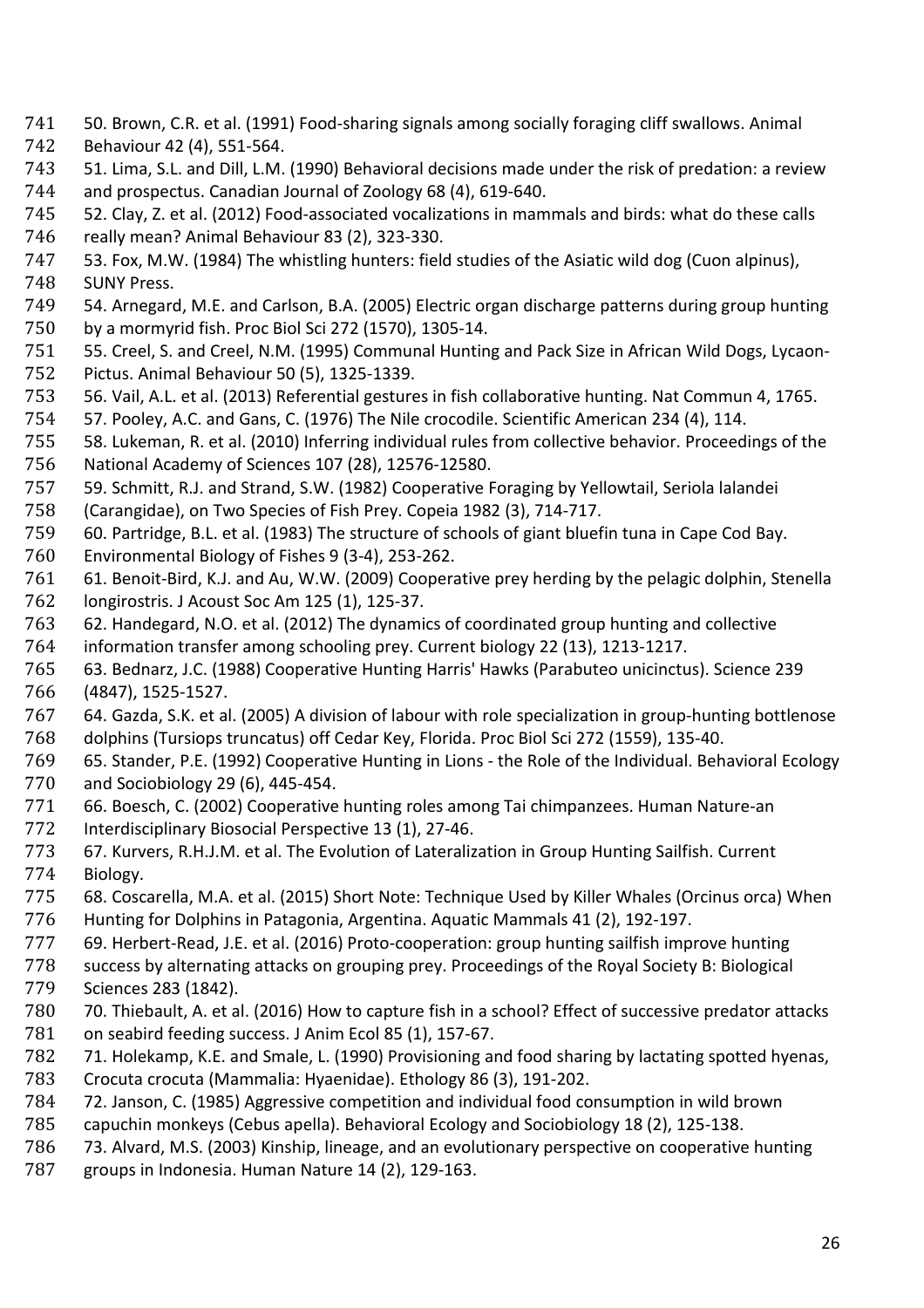- 788 74. Wright, B.M. et al. (2016) Kin-directed food sharing promotes lifetime natal philopatry of both 789 sexes in a population of fish-eating killer whales. Orcinus orca. Animal Behaviour 115. 81-95.
- 789 sexes in a population of fish-eating killer whales, Orcinus orca. Animal Behaviour 115, 81-95.
- 790 75. Spikins, P. et al. (2014) The Cradle of Thought: Growth, Learning, Play and Attachment in<br>791 Neanderthal Children. Oxford Journal of Archaeology 33 (2), 111-134.
- 791 Neanderthal Children. Oxford Journal of Archaeology 33 (2), 111-134.
- 792 76. Wiley, D. et al. (2011) Underwater components of humpback whale bubble-net feeding
- 793 behaviour. Behaviour 148 (5), 575-602.
- 794 77. Yosef, R. and Yosef, N. (2009) Cooperative hunting in Brown-Necked Raven (Corvus rufficollis)<br>795 on Egyptian Mastigure (Uromastyx aegyptius). Journal of Ethology 28 (2). 385-388.
- 795 on Egyptian Mastigure (Uromastyx aegyptius). Journal of Ethology 28 (2), 385-388.<br>796 78. Hill, K. and Hurtado, A.M. (2009) Cooperative breeding in South American hunt 796 78. Hill, K. and Hurtado, A.M. (2009) Cooperative breeding in South American hunter-gatherers.<br>797 Proc Biol Sci 276 (1674), 3863-70.
- 797 Proc Biol Sci 276 (1674), 3863-70. 798 79. Moffett, M.W. (1988) Foraging dynamics in the group-hunting myrmicine ant, Pheidologeton<br>799 diversus. Journal of Insect Behavior 1 (3), 309-331.
- 799 diversus. Journal of Insect Behavior 1 (3), 309-331.<br>800 80. Maaten, L.v.d. and Hinton, G. (2008) Visualizing 800 80. Maaten, L.v.d. and Hinton, G. (2008) Visualizing data using t-SNE. Journal of Machine Learning<br>801 Research 9 (Nov), 2579-2605. 801 Research 9 (Nov), 2579-2605.<br>802 81. Fraley, C. et al. (2012) Nor
- 802 81. Fraley, C. et al. (2012) Normal mixture modeling for model-based clustering, classification, and 803 density estimation. Department of Statistics, University of Washington 23, 2012.
- 803 density estimation. Department of Statistics, University of Washington 23, 2012.<br>804 82. Au. D.W. and Pitman. R.L. (1988) Seabird relationships with tropical tunas and 804 82. Au, D.W. and Pitman, R.L. (1988) Seabird relationships with tropical tunas and dolphins.<br>805 Seabirds and other marine vertebrates. Columbia University Press, New York, 174-212.
- 805 Seabirds and other marine vertebrates. Columbia University Press, New York, 174-212.<br>806 83. Venkataraman, V.V. et al. (2015) Solitary Ethiopian wolves increase predation succe
- 806 83. Venkataraman, V.V. et al. (2015) Solitary Ethiopian wolves increase predation success on<br>807 rodents when among grazing gelada monkey herds. Journal of Mammalogy 96 (1), 129-137.
- 807 rodents when among grazing gelada monkey herds. Journal of Mammalogy 96 (1), 129-137.<br>808 84. Spottiswoode, C.N. et al. (2016) Reciprocal signaling in honeyguide-human mutualism. So
- 808 84. Spottiswoode, C.N. et al. (2016) Reciprocal signaling in honeyguide-human mutualism. Science<br>809 353 (6297), 387-389. 809 353 (6297), 387-389.
- 810 85. Minta, S.C. et al. (1992) Hunting associations between badgers (Taxidea taxus) and coyotes 811 (Canis latrans). Journal of Mammalogy 73 (4), 814-820.
- 811 (Canis latrans). Journal of Mammalogy 73 (4), 814-820.<br>812 86. Kays, R. et al. (2015) Terrestrial animal tracking as a
- 812 86. Kays, R. et al. (2015) Terrestrial animal tracking as an eye on life and planet. Science 348 (6240), 813 aaa2478.
- 813 aaa2478. 814 87. Strandburg-Peshkin, A. et al. (2015) Shared decision-making drives collective movement in wild 815 baboons. Science 348 (6241), 1358-1361.<br>816 88. Hubel, T.Y. et al. (2016) Additive oppo
- 816 88. Hubel, T.Y. et al. (2016) Additive opportunistic capture explains group hunting benefits in 817 African wild dogs. Nature communications 7.
- 817 African wild dogs. Nature communications 7.<br>818 89. Ford, A.T. et al. (2014) Large carnivores m
- 818 89. Ford, A.T. et al. (2014) Large carnivores make savanna tree communities less thorny. Science<br>819 346 (6207). 346-9.
- 819 346 (6207), 346-9.<br>820 90. Firth, J.A. et al. 820 90. Firth, J.A. et al. (2016) Pathways of information transmission among wild songbirds follow<br>821 experimentally imposed changes in social foraging structure. Biology letters 12 (6), 20160144.
- 821 experimentally imposed changes in social foraging structure. Biology letters 12 (6), 20160144.<br>822 91. Christie, K.S. et al. (2016) Unmanned aircraft systems in wildlife research: current and futu
- 822 91. Christie, K.S. et al. (2016) Unmanned aircraft systems in wildlife research: current and future 823 applications of a transformative technology. Frontiers in Ecology and the Environment 14 (5), 24
- 823 applications of a transformative technology. Frontiers in Ecology and the Environment 14 (5), 241-<br>824 251. 824 251.<br>825 92. H
- 825 92. Harvey, R.J. et al. (2016) Determining position, velocity and acceleration of free-ranging animals 826 with a low-cost unmanned aerial system. Journal of Experimental Biology. 826 with a low-cost unmanned aerial system. Journal of Experimental Biology.<br>827 93. Durban, J. et al. (2015) Photogrammetry of killer whales using a small h
- 827 93. Durban, J. et al. (2015) Photogrammetry of killer whales using a small hexacopter launched at 828 sea 1. Journal of Unmanned Vehicle Systems 3 (3), 131-135. 828 sea 1. Journal of Unmanned Vehicle Systems 3 (3), 131-135.<br>829 94. Williams, T.M. et al. (2014) Instantaneous energetics of p
- 829 94. Williams, T.M. et al. (2014) Instantaneous energetics of puma kills reveal advantage of felid 830 sneak attacks. Science 346 (6205), 81-85. 830 sneak attacks. Science 346 (6205), 81-85.<br>831 95. Wilson, R.P. et al. (2015) Mass enhanc
- 831 95. Wilson, R.P. et al. (2015) Mass enhances speed but diminishes turn capacity in terrestrial<br>832 pursuit predators. Elife 4, e06487.
- 832 pursuit predators. Elife 4, e06487.<br>833 96. Mech, L.D. and Boitani, L. (201
- 833 96. Mech, L.D. and Boitani, L. (2010) Wolves: behavior, ecology, and conservation, University of 834 Chicago Press.
- Chicago Press.